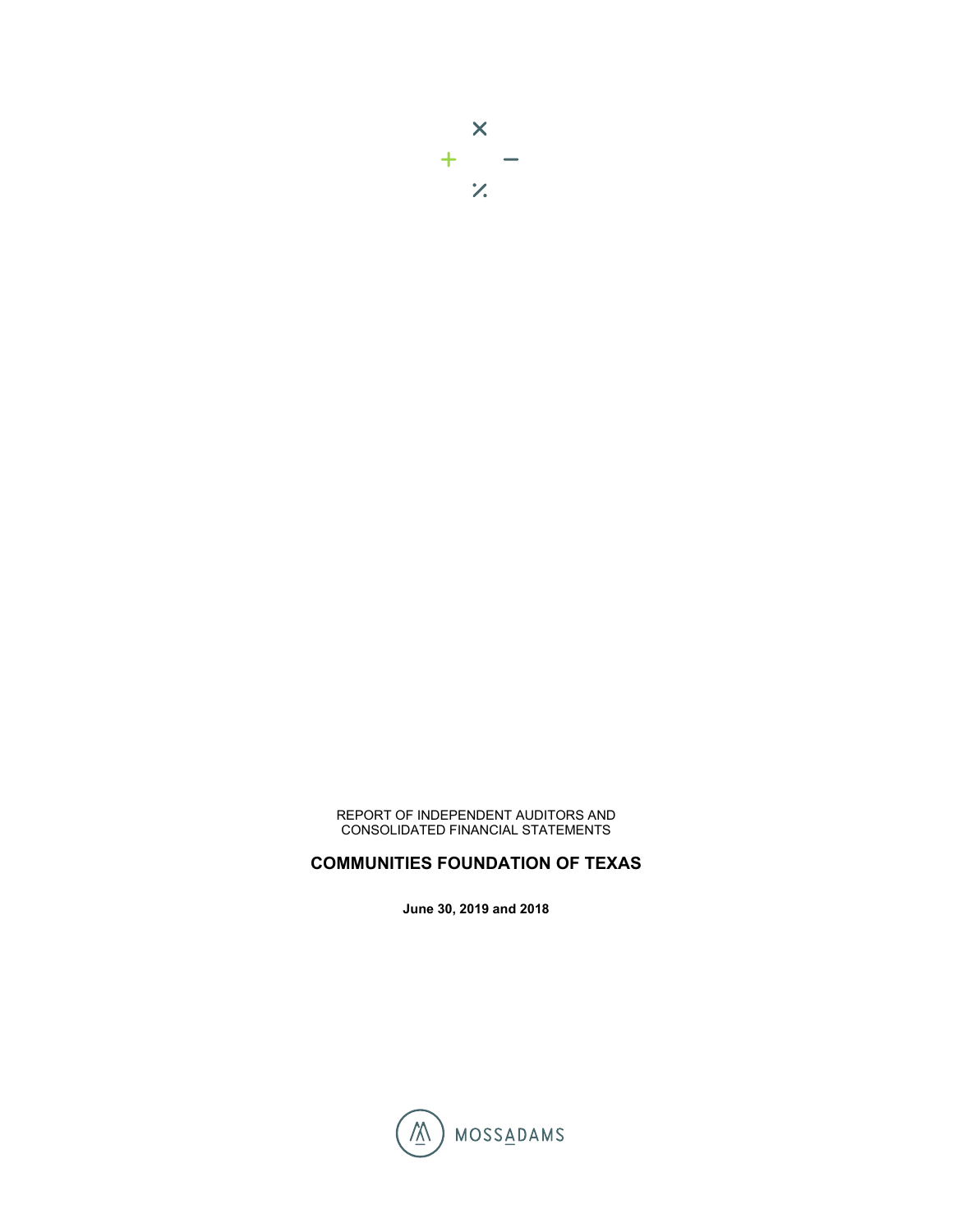# **Table of Contents**

|                                                       | <b>PAGE</b> |
|-------------------------------------------------------|-------------|
| <b>Report of Independent Auditors</b>                 | $1 - 2$     |
| <b>Consolidated Financial Statements</b>              |             |
| <b>Consolidated Statements of Financial Position</b>  | 3           |
| <b>Consolidated Statements of Activities</b>          | $4 - 5$     |
| <b>Consolidated Statements of Functional Expenses</b> | $6 - 7$     |
| <b>Consolidated Statements of Cash Flows</b>          | $8 - 9$     |
| Notes to Consolidated Financial Statements            | $10 - 34$   |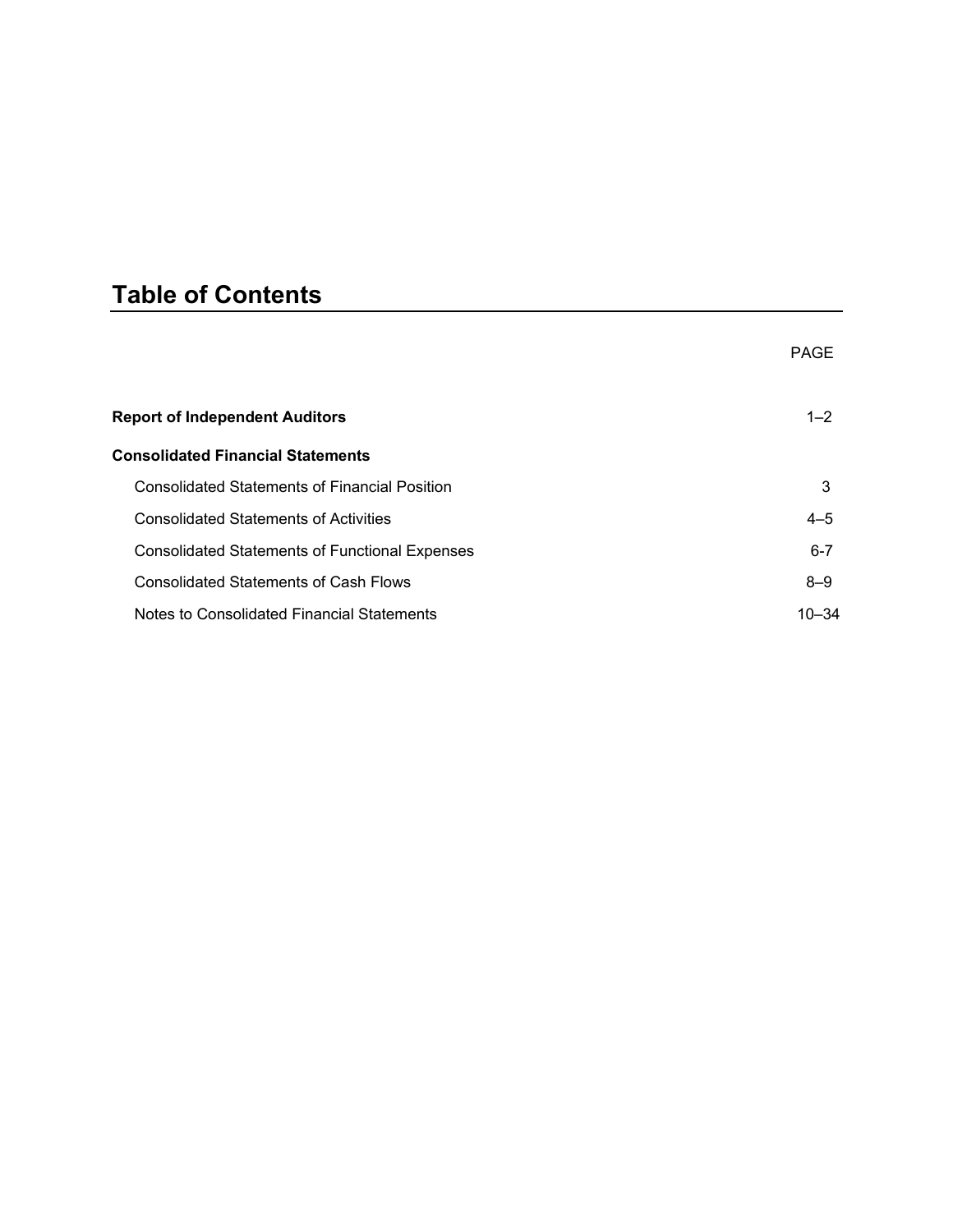

# **Report of Independent Auditors**

The Finance and Audit Committee Communities Foundation of Texas

#### **Report on the Financial Statements**

We have audited the accompanying consolidated financial statements of Communities Foundation of Texas (the Foundation), which comprise the consolidated statements of financial position as of June 30, 2019 and 2018, and the related consolidated statements of activities, functional expenses and cash flows for the years then ended, and the related notes to the financial statements.

#### *Management's Responsibility for the Financial Statements*

Management is responsible for the preparation and fair presentation of these consolidated financial statements in accordance with accounting principles generally accepted in the United States of America; this includes the design, implementation, and maintenance of internal control relevant to the preparation and fair presentation of consolidated financial statements that are free from material misstatement, whether due to fraud or error.

#### *Auditor's Responsibility*

Our responsibility is to express an opinion on these consolidated financial statements based on our audits. We conducted our audits in accordance with auditing standards generally accepted in the United States of America. Those standards require that we plan and perform the audits to obtain reasonable assurance about whether the consolidated financial statements are free from material misstatement.

An audit involves performing procedures to obtain audit evidence about the amounts and disclosures in the consolidated financial statements. The procedures selected depend on the auditor's judgment, including the assessment of the risks of material misstatement of the consolidated financial statements, whether due to fraud or error. In making those risk assessments, the auditor considers internal control relevant to the entity's preparation and fair presentation of the consolidated financial statements in order to design audit procedures that are appropriate in the circumstances, but not for the purpose of expressing an opinion on the effectiveness of the entity's internal control. Accordingly, we express no such opinion. An audit also includes evaluating the appropriateness of accounting policies used and the reasonableness of significant accounting estimates made by management, as well as evaluating the overall presentation of the consolidated financial statements.

We believe that the audit evidence we have obtained is sufficient and appropriate to provide a basis for our audit opinion.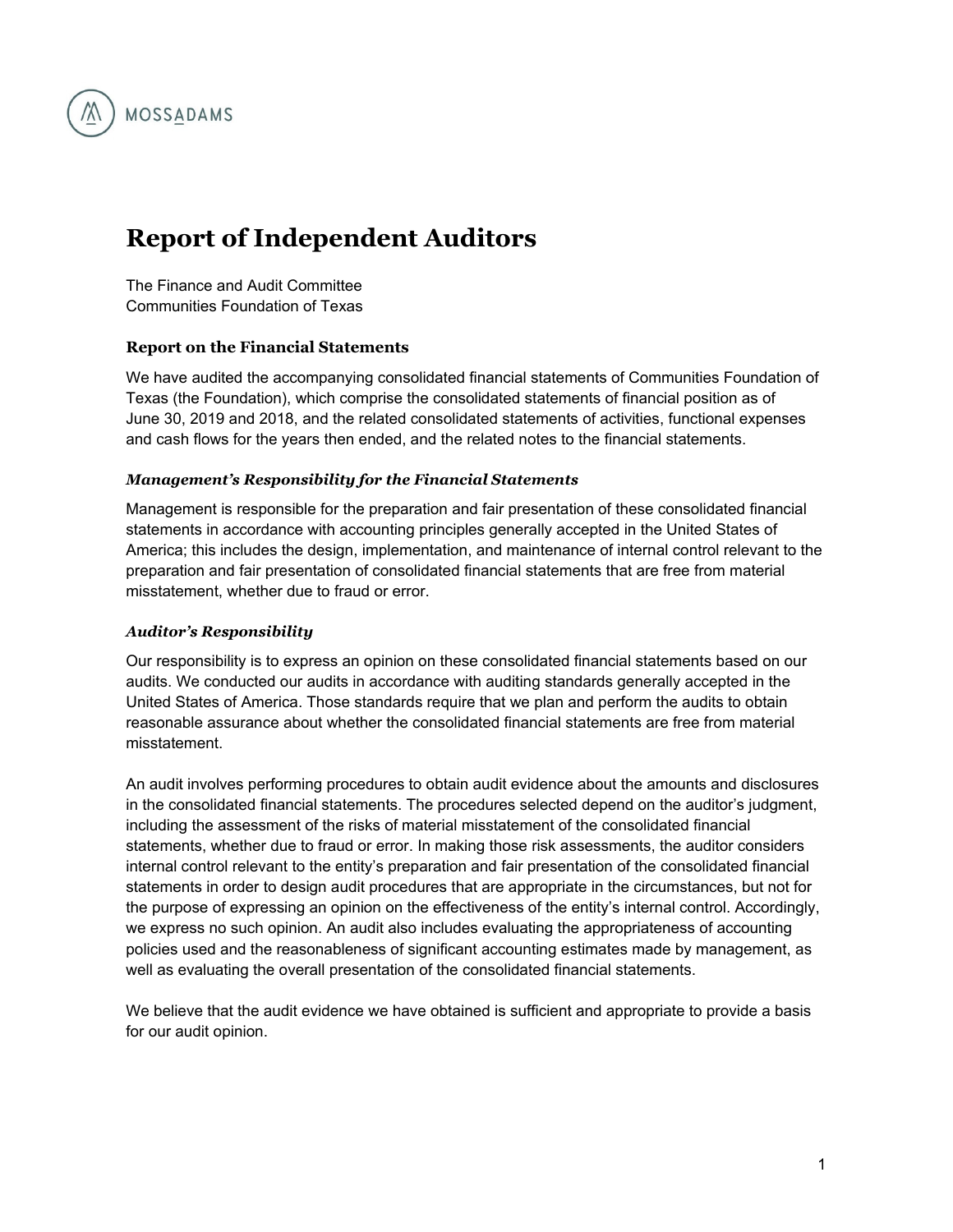# *Opinion*

In our opinion, the consolidated financial statements referred to above present fairly, in all material respects, the financial position of Communities Foundation of Texas as of June 30, 2019 and 2018, and the results of their change in their net assets and their cash flows for the years then ended in accordance with accounting principles generally accepted in the United States of America.

# *Emphasis of a Matter*

As discussed in Note 1 to the consolidated financial statements, Communities Foundation of Texas adopted Accounting Standards Update (ASU) 2016-14, *Presentation of Financial Statements of Notfor-Profit Entities*. The ASU has been applied retrospectively to all periods presented. Our opinion is not modified with respect to this matter.

Moss adams LLP

Dallas, Texas December 11, 2019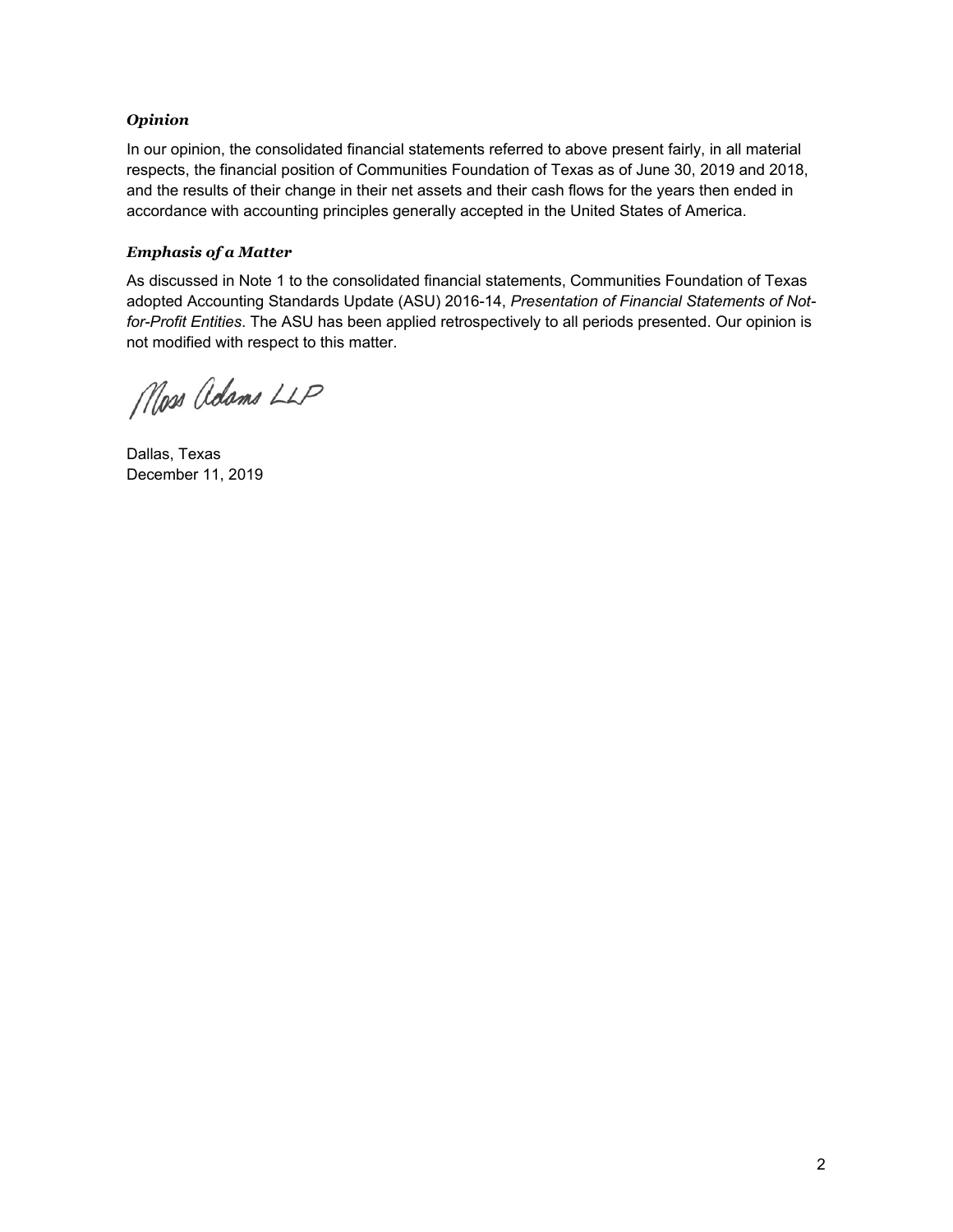# **Communities Foundation of Texas Consolidated Statements of Financial Position June 30, 2019 and 2018 Presented in 000's**

| <b>ASSETS</b>                                           |    |                        |    |           |  |  |
|---------------------------------------------------------|----|------------------------|----|-----------|--|--|
|                                                         |    | 2019                   |    | 2018      |  |  |
| Cash and cash equivalents                               | \$ | 19,544                 | \$ | 29,788    |  |  |
| Interest, dividends, and other receivables              |    | 1,885                  |    | 1,487     |  |  |
| Contributions receivable, net                           |    | 7,932                  |    | 11,848    |  |  |
| Investments                                             |    | 1,041,964              |    | 1,006,423 |  |  |
| Beneficial interest in charitable remainder trusts      |    | 6,886                  |    | 6,643     |  |  |
| Real estate held for investment                         |    | 2                      |    | 322       |  |  |
| Real estate held for sale                               |    | 2,270                  |    | 6,367     |  |  |
| Other investments                                       |    | 15,295                 |    | 15,508    |  |  |
| Property and equipment, net                             |    | 44,729                 |    | 46,573    |  |  |
| Other assets                                            |    | 1,876                  |    | 1,440     |  |  |
| <b>Total assets</b>                                     | \$ | 1,142,383              | \$ | 1,126,399 |  |  |
| <b>LIABILITIES AND NET ASSETS</b><br><b>LIABILITIES</b> |    |                        |    |           |  |  |
| Accounts payable and accrued liabilities                | \$ | 2,587                  | \$ | 1,491     |  |  |
| Grants payable, net                                     |    | 22,228                 |    | 27,969    |  |  |
| Funds held for others                                   |    | 51,454                 |    | 37,510    |  |  |
| Deferred revenue                                        |    | 256                    |    | 281       |  |  |
| Liabilities associated with split-interest agreements   |    | 3,594                  |    | 3,583     |  |  |
| <b>Total liabilities</b>                                |    | 80,119                 |    | 70,834    |  |  |
| <b>NET ASSETS</b>                                       |    |                        |    |           |  |  |
| Without donor restriction                               |    | 836,232                |    | 847,689   |  |  |
| With donor restriction                                  |    | 226,032                |    | 207,876   |  |  |
| Total net assets                                        |    | 1,062,264              |    | 1,055,565 |  |  |
| Total liabilities and net assets                        | \$ | $\overline{1,142,383}$ | \$ | 1,126,399 |  |  |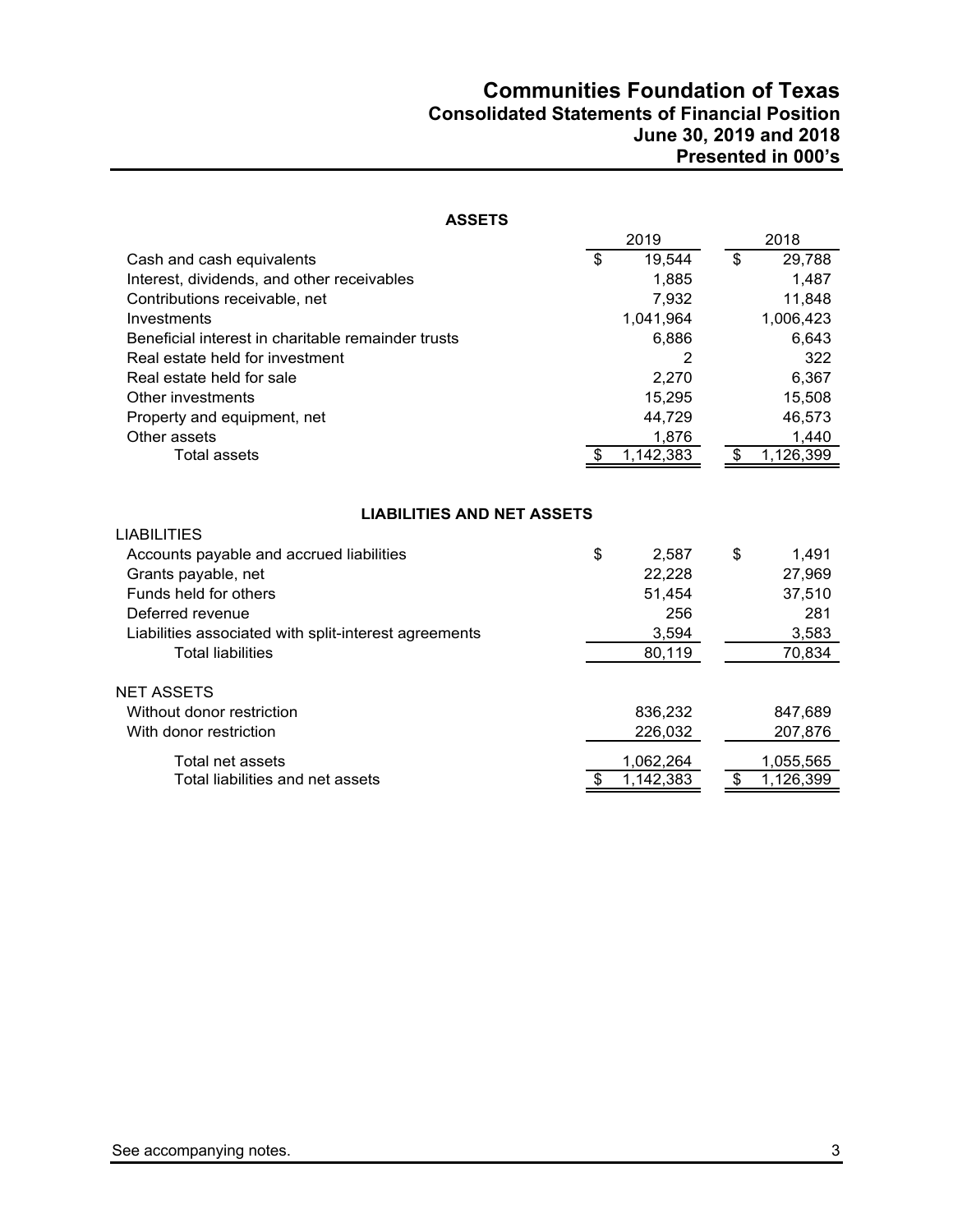# **Communities Foundation of Texas Consolidated Statement of Activities For Year Ended June 30, 2019 Presented in 000's**

|                                              | <b>Without Donor</b><br><b>Restrictions</b> | <b>With Donor</b><br><b>Restrictions</b> | Total           |
|----------------------------------------------|---------------------------------------------|------------------------------------------|-----------------|
| <b>REVENUES AND GAINS</b>                    |                                             |                                          |                 |
| Contributions                                | \$<br>54,955                                | \$<br>14,037                             | \$<br>68,992    |
| Investment income, net                       | 37,450                                      | 7,451                                    | 44,901          |
| Gain (loss) on real estate held for sale     | 1,170                                       | (156)                                    | 1,014           |
| Change in value of split-interest agreements | (238)                                       | 601                                      | 363             |
| Other income                                 | 9,731                                       | 2,008                                    | 11,739          |
| Reclassifications - donor directed           | (11, 225)                                   | 11,225                                   |                 |
| Net assets released from restrictions        | 17,010                                      | (17,010)                                 |                 |
| Total revenues and gains                     | 108,853                                     | 18,156                                   | 127,009         |
| <b>GRANTS AND EXPENSES</b>                   |                                             |                                          |                 |
| Programs                                     |                                             |                                          |                 |
| Grants                                       | 91,981                                      |                                          | 91,981          |
| Other                                        | 15,910                                      |                                          | 15,910          |
| Supporting activities                        |                                             |                                          |                 |
| General and administrative expenses          | 9,824                                       |                                          | 9,824           |
| Development                                  | 2,595                                       |                                          | 2,595           |
| Total grants and expenses                    | 120,310                                     |                                          | 120,310         |
| <b>CHANGE IN NET ASSETS</b>                  | (11, 457)                                   | 18,156                                   | 6,699           |
| <b>NET ASSETS</b>                            |                                             |                                          |                 |
| Beginning of year                            | 847,689                                     | 207,876                                  | 1,055,565       |
| End of year                                  | 836,232                                     | \$<br>226,032                            | \$<br>1,062,264 |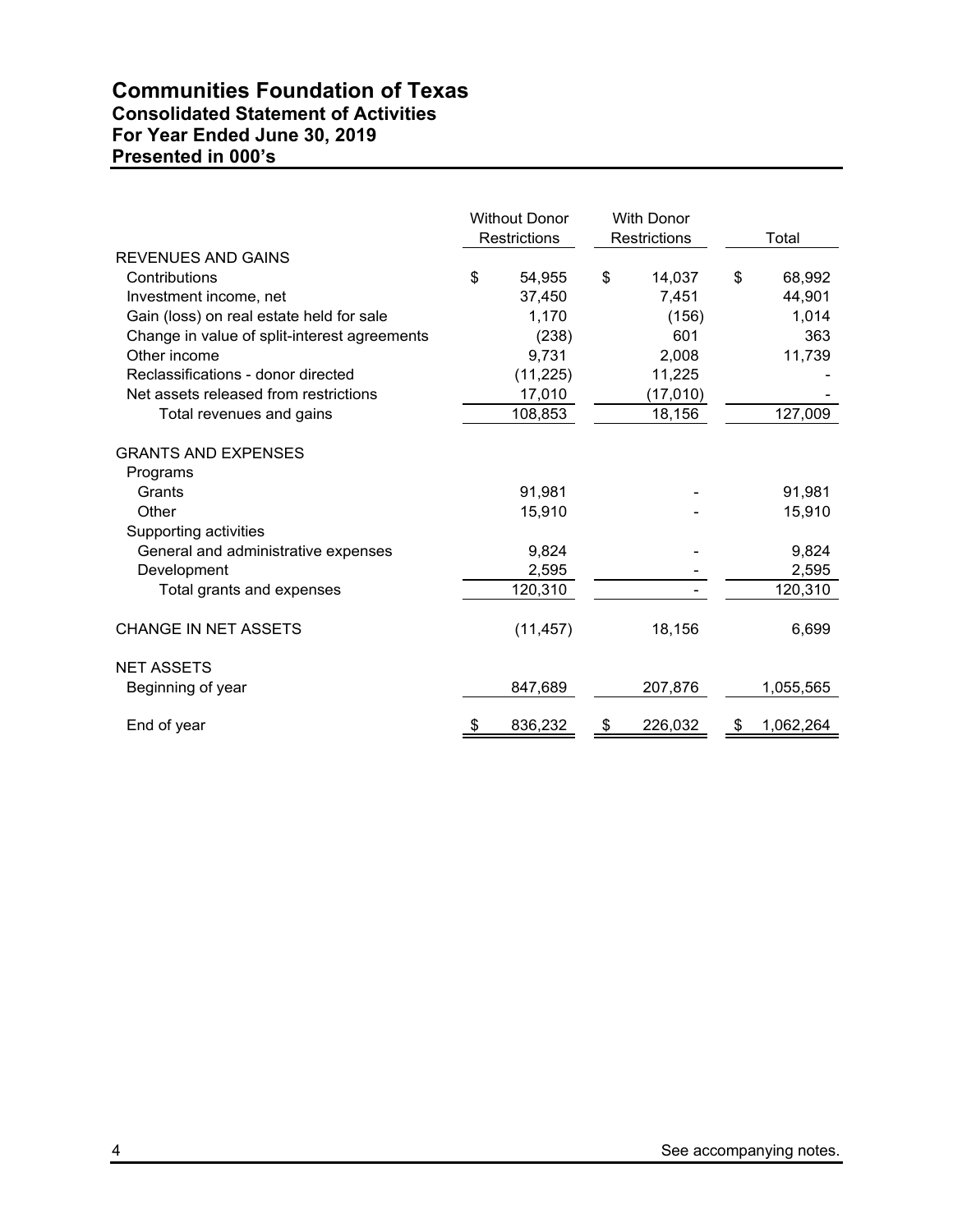# **Communities Foundation of Texas Consolidated Statement of Activities For Year Ended June 30, 2018 Presented in 000's**

|                                              | <b>Without Donor</b><br><b>Restrictions</b> | <b>With Donor</b><br>Restrictions | Total           |
|----------------------------------------------|---------------------------------------------|-----------------------------------|-----------------|
| <b>REVENUES AND GAINS</b>                    |                                             |                                   |                 |
| Contributions                                | \$<br>58,742                                | \$<br>14,207                      | \$<br>72,949    |
| Investment income, net                       | 53,273                                      | 11,374                            | 64,647          |
| Loss on real estate held for sale            | (2,872)                                     |                                   | (2,872)         |
| Change in value of split-interest agreements | (204)                                       | 320                               | 116             |
| Other income                                 | 10,408                                      | 575                               | 10,983          |
| Reclassifications - donor directed           | (4,655)                                     | 4,655                             |                 |
| Net assets released from restrictions        | 18,788                                      | (18, 788)                         |                 |
| Total revenues and gains                     | 133,480                                     | 12,343                            | 145,823         |
| <b>GRANTS AND EXPENSES</b>                   |                                             |                                   |                 |
| Programs                                     |                                             |                                   |                 |
| Grants                                       | 94,875                                      |                                   | 94,875          |
| Other                                        | 12,384                                      |                                   | 12,384          |
| Supporting activities                        |                                             |                                   |                 |
| General and administrative expenses          | 9,112                                       |                                   | 9,112           |
| Development                                  | 2,336                                       |                                   | 2,336           |
| Total grants and expenses                    | 118,707                                     |                                   | 118,707         |
| <b>CHANGE IN NET ASSETS</b>                  | 14,773                                      | 12,343                            | 27,116          |
| <b>NET ASSETS</b>                            |                                             |                                   |                 |
| Beginning of year                            | 832,916                                     | 195,533                           | 1,028,449       |
| End of year                                  | \$<br>847,689                               | \$<br>207,876                     | \$<br>1,055,565 |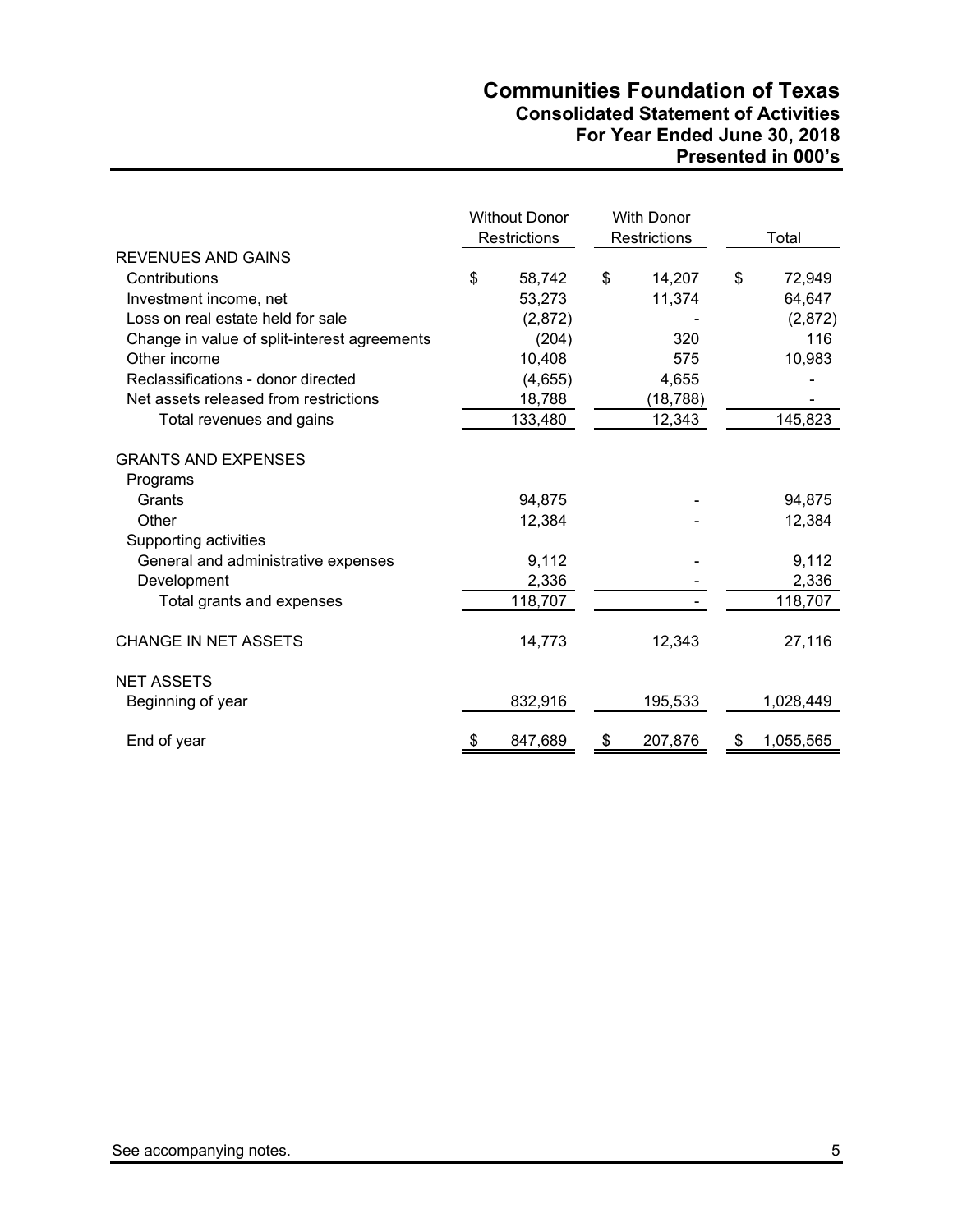# **Communities Foundation of Texas Consolidated Statement of Functional Expenses For Year Ended June 30, 2019 Presented in 000's**

|                                   | Programs      | General and<br>administrative | Development | Total         |
|-----------------------------------|---------------|-------------------------------|-------------|---------------|
| Grants awarded                    | \$<br>91.981  | \$                            | \$          | \$<br>91,981  |
| Personnel                         | 7,523         | 3,475                         | 1,859       | 12,857        |
| Occupancy                         | 1,754         | 3,834                         | 168         | 5,756         |
| Consultants/professional services | 4.417         | 1.213                         | 71          | 5,701         |
| Other                             | 503           | 459                           | 75          | 1,037         |
| Special events                    | 551           | 238                           | 184         | 973           |
| Marketing                         | 349           | 470                           | 136         | 955           |
| Travel                            | 483           | 57                            | 44          | 584           |
| Information technology            | 330           | 78                            | 58          | 466           |
| Total                             | \$<br>107,891 | \$<br>9,824                   | \$<br>2,595 | \$<br>120,310 |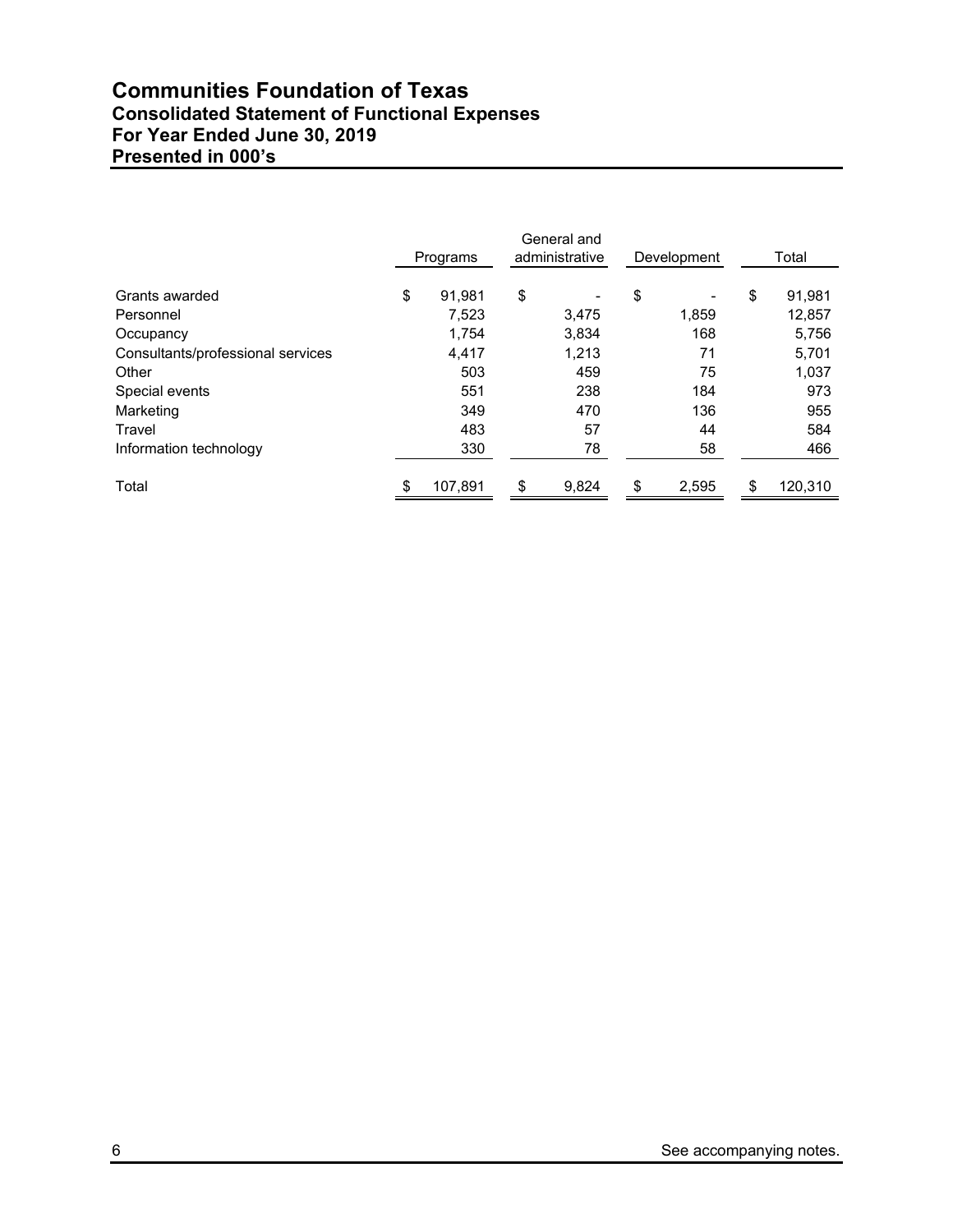# **Communities Foundation of Texas Consolidated Statement of Functional Expenses For Year Ended June 30, 2018 Presented in 000's**

|                                   | Programs      | General and<br>administrative | Development | Total         |
|-----------------------------------|---------------|-------------------------------|-------------|---------------|
| Grants awarded                    | \$<br>94,875  | \$                            | \$          | \$<br>94,875  |
| Personnel                         | 6,469         | 3,266                         | 1,688       | 11,423        |
| Occupancy                         | 1.478         | 3,516                         | 142         | 5,136         |
| Consultants/professional services | 2,727         | 1,101                         | 66          | 3,894         |
| Marketing                         | 376           | 369                           | 161         | 906           |
| Special events                    | 274           | 397                           | 139         | 810           |
| Other                             | 351           | 285                           | 61          | 697           |
| Travel                            | 372           | 104                           | 27          | 503           |
| Information technology            | 337           | 74                            | 52          | 463           |
| Total                             | \$<br>107,259 | \$<br>9,112                   | \$<br>2,336 | \$<br>118,707 |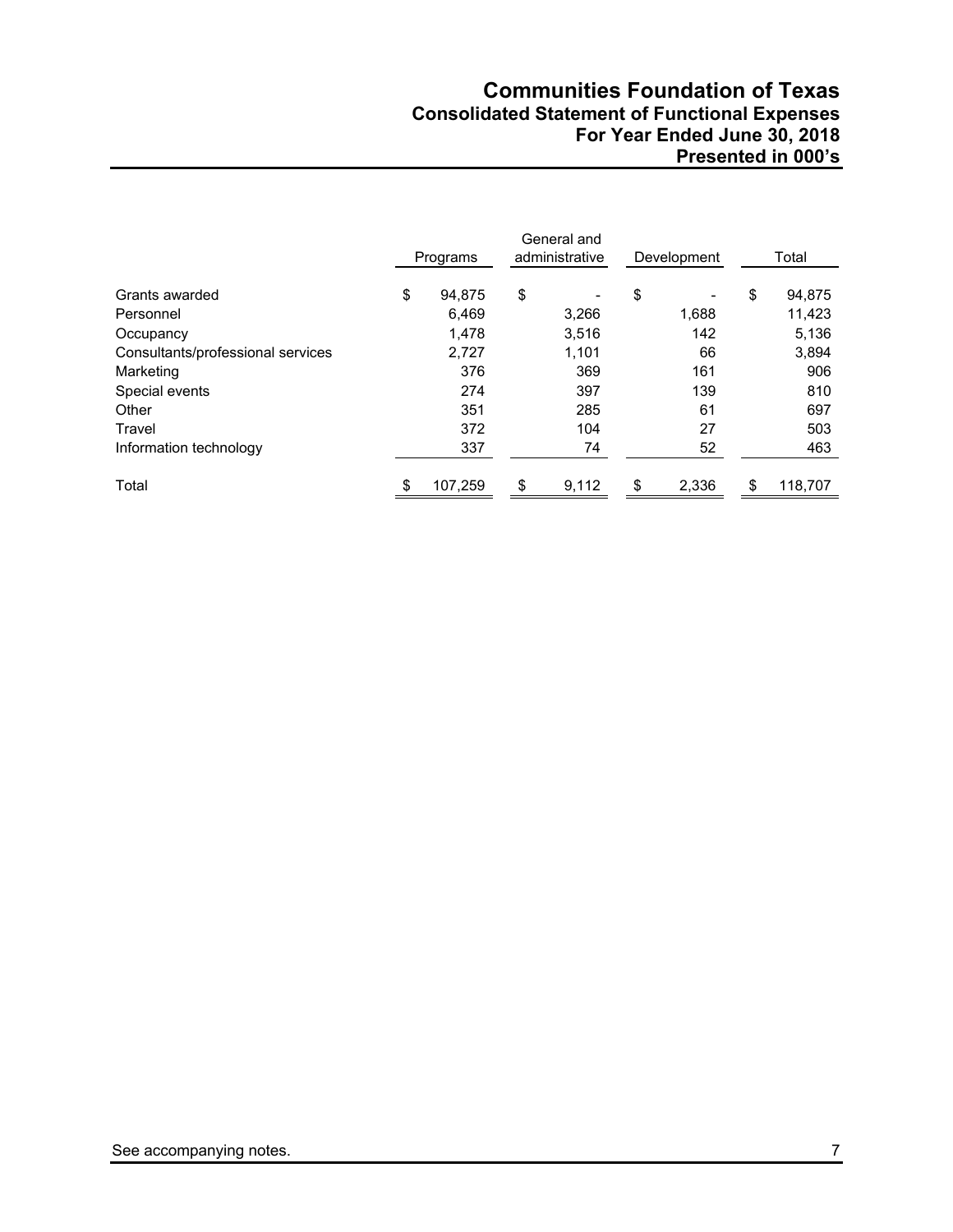# **Communities Foundation of Texas Consolidated Statements of Cash Flows For Years Ended June 30, 2019 and 2018 Presented in 000's**

|                                                                      | 2019         | 2018         |
|----------------------------------------------------------------------|--------------|--------------|
| OPERATING ACTIVITIES                                                 |              |              |
| Change in net assets                                                 | \$<br>6,699  | \$<br>27,116 |
| Adjustments to reconcile change in net assets to net cash            |              |              |
| used in operating activities                                         |              |              |
| Depreciation                                                         | 2,060        | 1,728        |
| Amortization of discount on grants payable                           | 163          | (134)        |
| Discount on contribution receivable                                  | (16)         | (137)        |
| Net gain on investments                                              | (36, 646)    | (58, 618)    |
| Change in value of split interest agreements                         | (363)        | (116)        |
| Loss (gain) on sale of real estate                                   | (1,014)      | 1,047        |
| Impairment on real estate held for sale                              |              | 1,825        |
| Noncash contributions                                                | (17,040)     | (26, 219)    |
| Write off of uncollectible accounts                                  |              | 384          |
| Changes in operating assets and liabilities                          |              |              |
| Contributions, interest, dividends, and other receivables            | 3,534        | (2, 455)     |
| Other assets                                                         | (436)        | (136)        |
| Accounts payable and accrued liabilities                             | 1,096        | (722)        |
| Grants payable                                                       | (5,904)      | (407)        |
| Funds held for others                                                | 10,808       | (159)        |
| Liabilities associated with split-interest agreements                | 251          | 204          |
| Net cash used in operating activities                                | (36, 808)    | (56, 799)    |
| <b>INVESTING ACTIVITIES</b>                                          |              |              |
| Purchases of investments                                             | (313, 615)   | (299, 325)   |
| Proceeds from the sales of investments                               | 334,658      | 357,930      |
| Purchases of property and equipment                                  | (575)        | (2, 129)     |
| Proceeds from sales of real estate                                   | 5,790        | 5,634        |
| Proceeds from sales of other investments                             | 171          | 607          |
| Net cash provided by investing activities                            | 26,429       | 62,717       |
| <b>FINANCING ACTIVITIES</b>                                          |              |              |
| Distribution from beneficial interest in charitable remainder trusts | 135          | 385          |
| NET (DECREASE) INCREASE IN CASH AND CASH EQUIVALENTS                 | (10, 244)    | 6,303        |
|                                                                      |              |              |
| CASH AND CASH EQUIVALENTS<br>Beginning of year                       | 29,788       | 23,485       |
| End of year                                                          | \$<br>19,544 | \$<br>29,788 |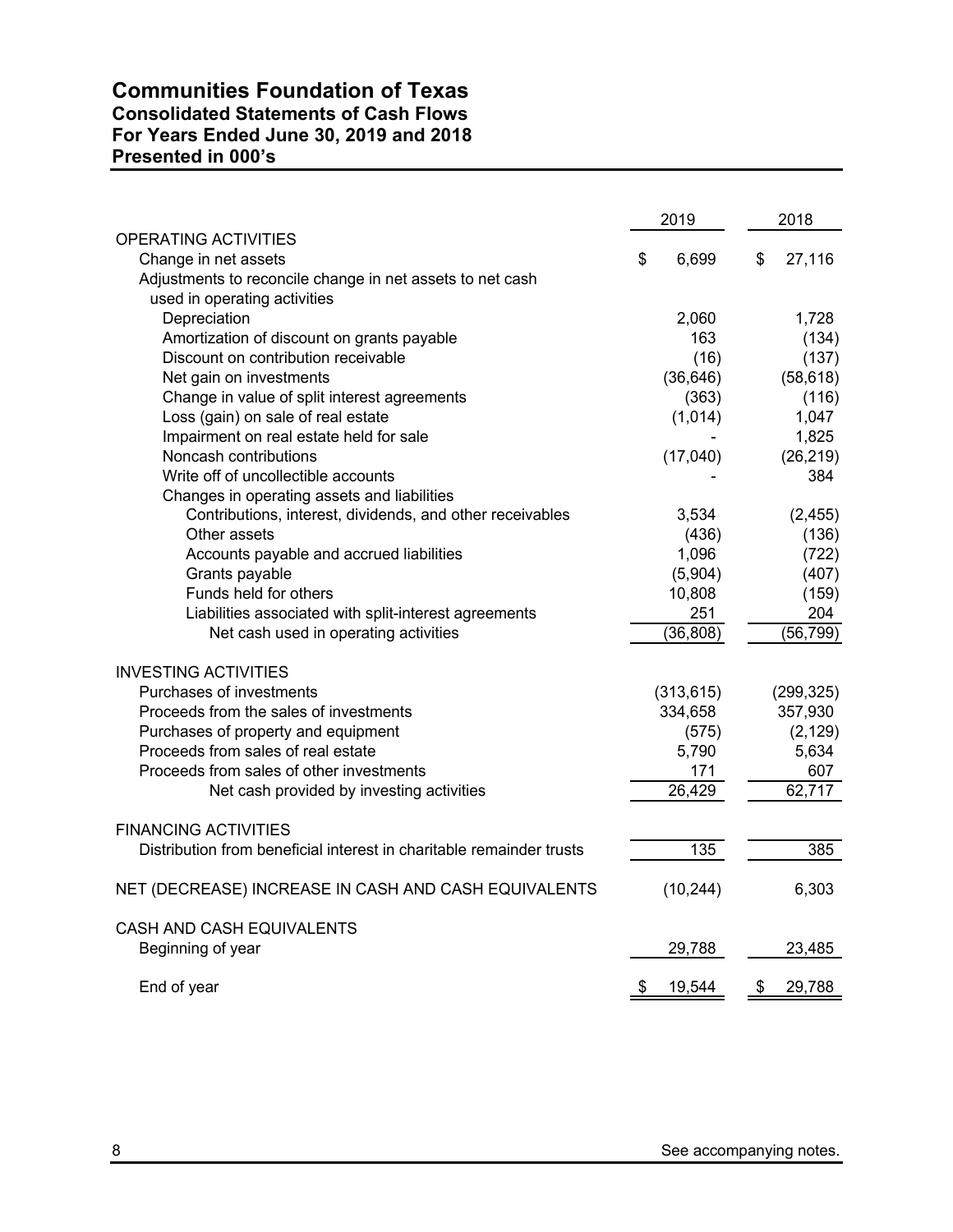| SUPPLEMENTAL DISCLOSURES OF CASH FLOW INFORMATION     |        |      |       |
|-------------------------------------------------------|--------|------|-------|
| Net realized and unrealized gains on agency funds     | 3,136  | - \$ | 2,395 |
| Noncash contributions of investments                  | 16.760 |      | 2,527 |
| Noncash contributions of other investments            |        |      | 592   |
| Noncash contributions of charitable remainder trust   | 280    |      | 300   |
| Noncash partial conversion of a receivable to a grant |        |      | 51    |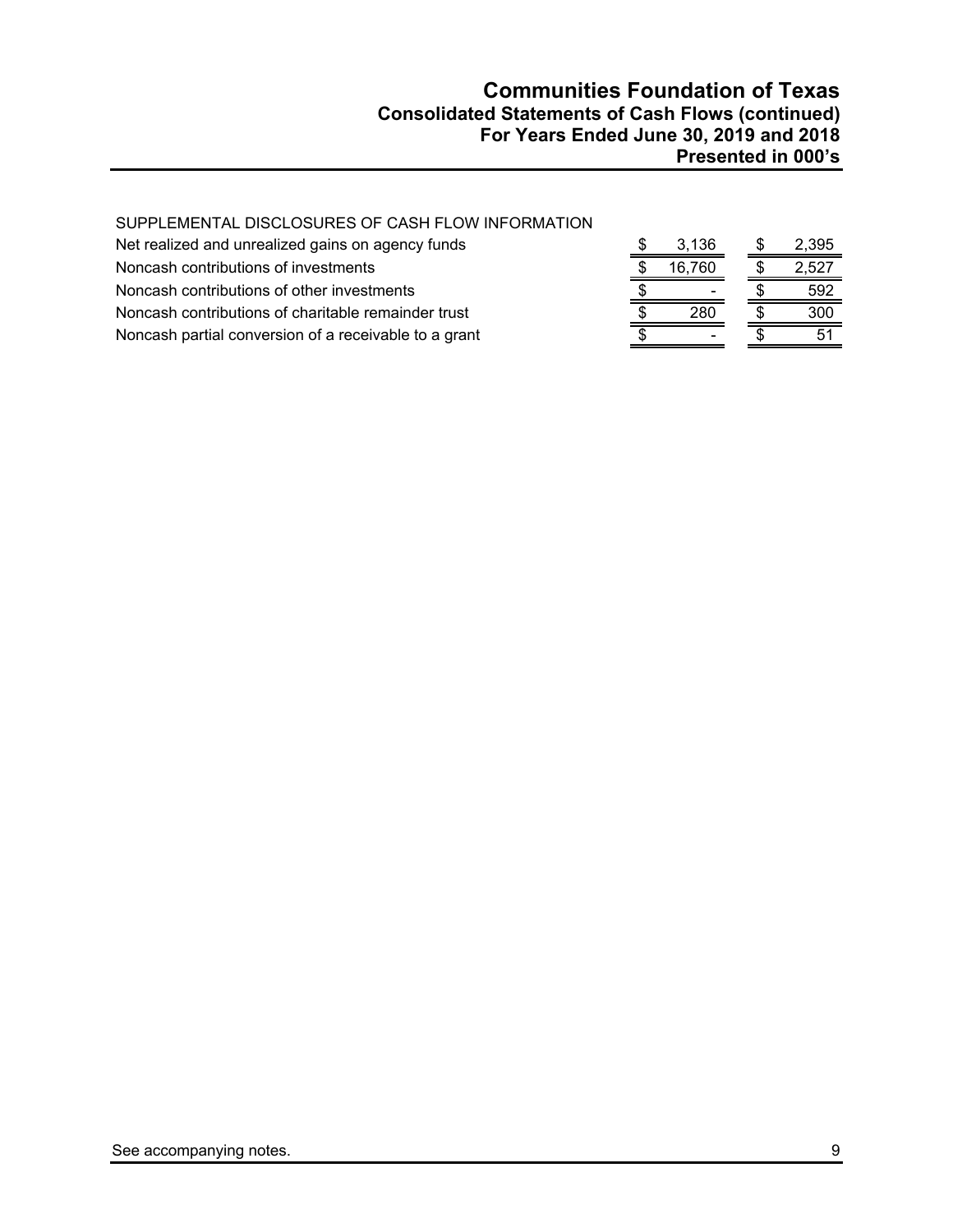# **Note 1 – Summary of Significant Accounting Policies**

#### **General Purpose and Activities**

Communities Foundation of Texas (the Community Foundation) is a nonprofit Texas corporation with no capital stock and is classified by the Internal Revenue Service as tax- exempt under Section 501(c)(3) and as a non-private foundation under Section 509(a)(1) of the Internal Revenue Code of 1986. The Community Foundation administers more than 1,000 funds comprised of donor advised, non-donor advised, trusts and endowment funds established with an instrument of gift.

The Community Foundation is committed to serving charitable needs both domestically and abroad through charitable grants and services at the discretion of the Board of Trustees.

In addition, the Community Foundation administers the Educate Texas program, a significant program that provides grants and support to Texas schools as well as North Texas Giving Day, a significant regional on-line event.

# **Reporting Entity**

The consolidated financial statements include the Community Foundation and the W.W. Caruth, Jr. Foundation, The Nancy Ann Hunt Foundation, The Ruth Foundation, The Robert and Nancy Dedman Foundation, and effective October 9, 2018, The Dedman Dietz Family Foundation (the Supporting Organizations). The Supporting Organizations are consolidated with the Community Foundation in the accompanying consolidated financial statements because the Community Foundation has an economic interest in the organizations, serves as trustee and/ or controls the affiliated organizations' boards of directors. The consolidated financial statements also include the accounts and activities of Flora Street, LLC (and its wholly owned entities Flora Street Retail, LLC and Flora Street Retail 1-2, LLC), Expressway Central Control Company, Inc., Florida Central Control, Inc., Suncoast Central Control, LLC, Texas Central Control, LLC, Caruth Building Services, Inc., Medallion Center Partners, LP, and Medallion Center Partners GP, LLC. The primary purpose of these entities is to hold and manage real estate properties and other investments on behalf of the Community Foundation and certain Supporting Organizations. The Community Foundation, the Supporting Organizations, and all other consolidated entities are collectively referred to as the Foundation throughout these financial statements. All significant inter-organization transactions have been eliminated.

#### **Basis of Presentation**

The Foundation follows the Financial Accounting Standards Board (FASB) Accounting Standards Codification (ASC). The ASC is the single source of authoritative guidance for accounting principles general accepted in the United States of America (U.S. GAAP) for nongovernmental entities. The Foundation's consolidated financial statements have been prepared on the accrual basis of accounting.

# **Estimates**

The preparation of the consolidated financial statements requires management to make estimates and assumptions that affect certain reported amounts of assets and liabilities and disclosures of contingent assets and liabilities at the date of the consolidated financial statements and the reported amounts of revenues and expenses for the period. Actual results could differ significantly from those estimates.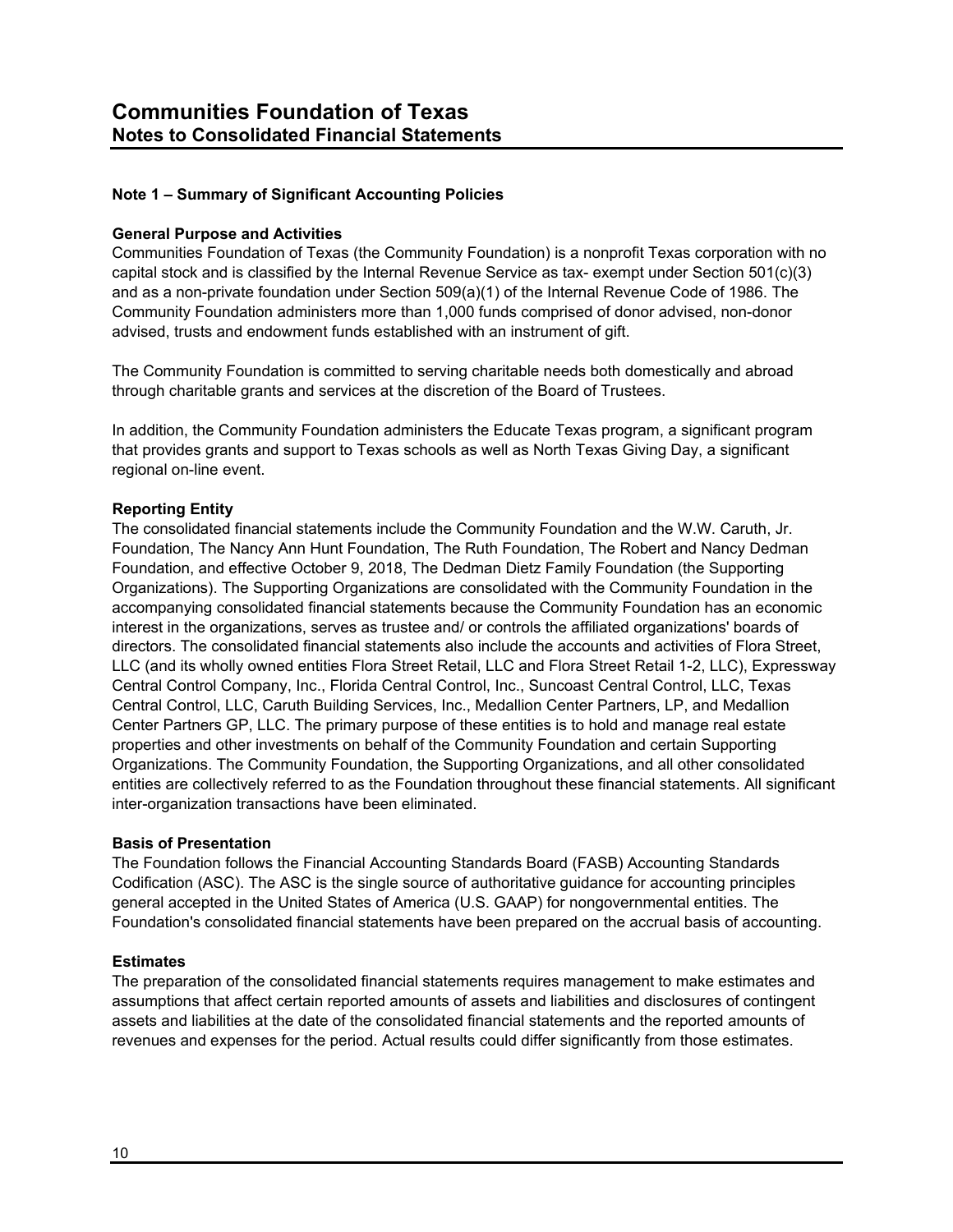#### **Significant Estimates**

Estimates that are particularly susceptible to significant change include the fair value of investments, beneficial interest in charitable remainder trusts, and contributions receivable and the related allowance for doubtful accounts. Due to the level of risk associated with these financial instruments, it is reasonably possible that changes in the values of the investments and beneficial interest will occur in the near term and that such changes could materially affect the amounts reported in the consolidated statements of financial position. Significant fluctuations in fair values could occur from year to year, and the amounts the Foundation will ultimately realize could differ materially. Management's estimate of contributions receivable and the related allowance for uncollectible amounts is based on consideration of all relevant available information and an analysis of the collectability of individual contributions at the financial statement date.

# **Implemented Accounting Pronouncement**

During fiscal year 2019, the Foundation adopted FASB Accounting Standards Update (ASU) No. 2016- 14, *Not-for-Profit Entities (Topic 958): Presentation of Financial Statements for Not-for-Profit Entities.* This guidance is intended to improve the net asset classification requirements and the information presented in the consolidated financial statements and notes about a not-for-profit entity's liquidity, financial performance, and cash flows. Main provisions of this guidance include: presentation of two classes of net assets versus the previously required three; recognition of capital gifts for construction as a net asset without donor restrictions when the associated long-lived asset is placed in service; recognition of underwater endowment funds as a reduction in net assets with donor restrictions; and reporting investment income net of external and direct internal investment expenses. The guidance also enhances disclosures for board designated amounts, and underwater endowments compositions of net assets with donor restriction and how the restrictions affect the use of resources, qualitative and quantitative information about the liquidity and availability of financial assets to meet general expenditures within one year of the consolidated statement of financial position date, and expense by both their natural and functional classification, including methods used to allocate costs among program and support functions.

Net assets were reclassified as follow for June 30, 2018:

|                               |                | ASU 2016-14 Classifications |              |  |  |
|-------------------------------|----------------|-----------------------------|--------------|--|--|
|                               | Without        |                             |              |  |  |
|                               | Donor          | <b>With Donor</b>           |              |  |  |
|                               | Restriction    | Restriction                 | Total        |  |  |
| Unrestricted                  | 847,689<br>\$  | \$<br>-                     | 847,689<br>S |  |  |
| <b>Temporarily Restricted</b> |                | 203,494                     | 203,494      |  |  |
| <b>Permanently Restricted</b> |                | 4,382                       | 4,382        |  |  |
|                               | 847,689<br>\$. | 207.876<br>S                | \$1,055,565  |  |  |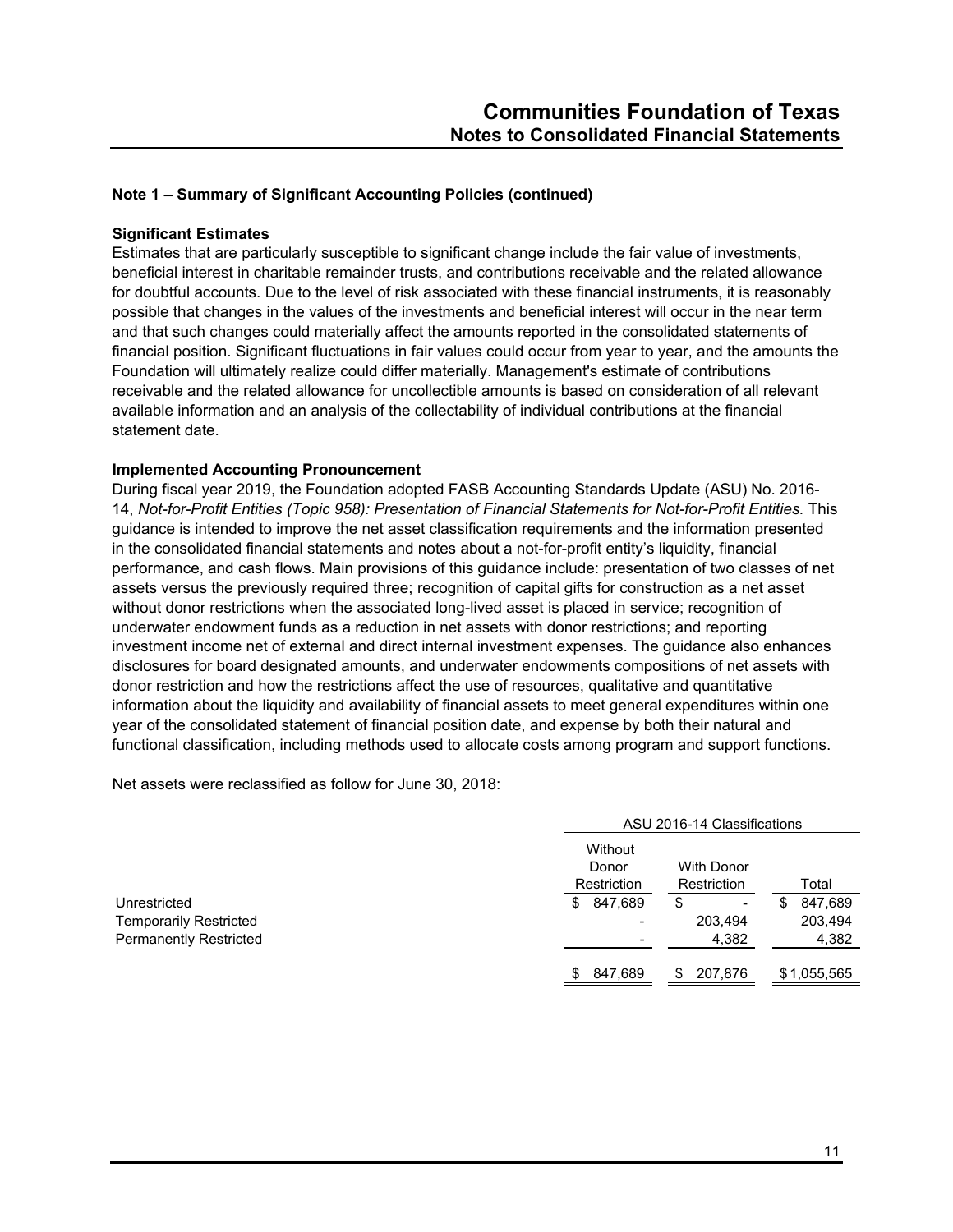#### **Net Asset Classification**

Without donor restriction is defined as that portion of net assets that has no use or time restrictions. As a community foundation, in accordance with United States Treasury Regulations, the Foundation possesses variance power. Variance power is the unilateral right to remove donor-imposed restrictions upon a gift in response to changed circumstances. The Foundation interprets this variance power to apply to endowment restrictions as well as purpose restrictions. This power is exercisable only in narrowly defined circumstances. Since this variance power is incorporated by reference in most gift instruments, the Foundation views its variance power as an explicit expression of donor intent. Based on this provision, except as noted below, the Foundation classifies contributions as without donor restriction for financial statement presentation. A portion of these net assets may be designated by the Foundation's Board of Directors for the maintenance of the property as well as the funding of program and services.

With donor restriction is defined as that portion of net assets that consists of a restriction on the specific use or the occurrence of a certain future event.

The Board of Trustees, on the advice of legal counsel, has determined that the majority of the Foundation's endowment funds meet the definition of endowment funds under the Uniform Prudent Management of Institutional Funds Act of 2006 (UPMIFA) enacted by the State of Texas effective September 1, 2007 (TUPMIFA). Most of the Foundation's endowment contributions are received subject to the terms of a standard fund agreement. Under the terms of the standard fund agreement, the Board of Trustees has the ability to distribute as much of the corpus of any gift, devise, bequest or fund as the Board of Trustees, in its sole discretion, shall determine. As a result of the ability to distribute corpus, the Board of Trustees has determined that all endowment contributions received subject to the standard fund agreement, and subject to TUPMIFA, are classified as with donor restriction until appropriated, at which time the appropriation is reclassified to without donor restriction.

In accordance with TUPMIFA, the Foundation considers the following factors in making a determination to appropriate or accumulate with donor restriction endowment funds:

- The duration and preservation of the fund
- The purposes of the Foundation and the endowment fund with donor restriction
- General economic conditions
- The possible effect of inflation and deflation
- The expected total return from income and the appreciation of investments
- Other resources of the Foundation
- The investment policies of the Foundation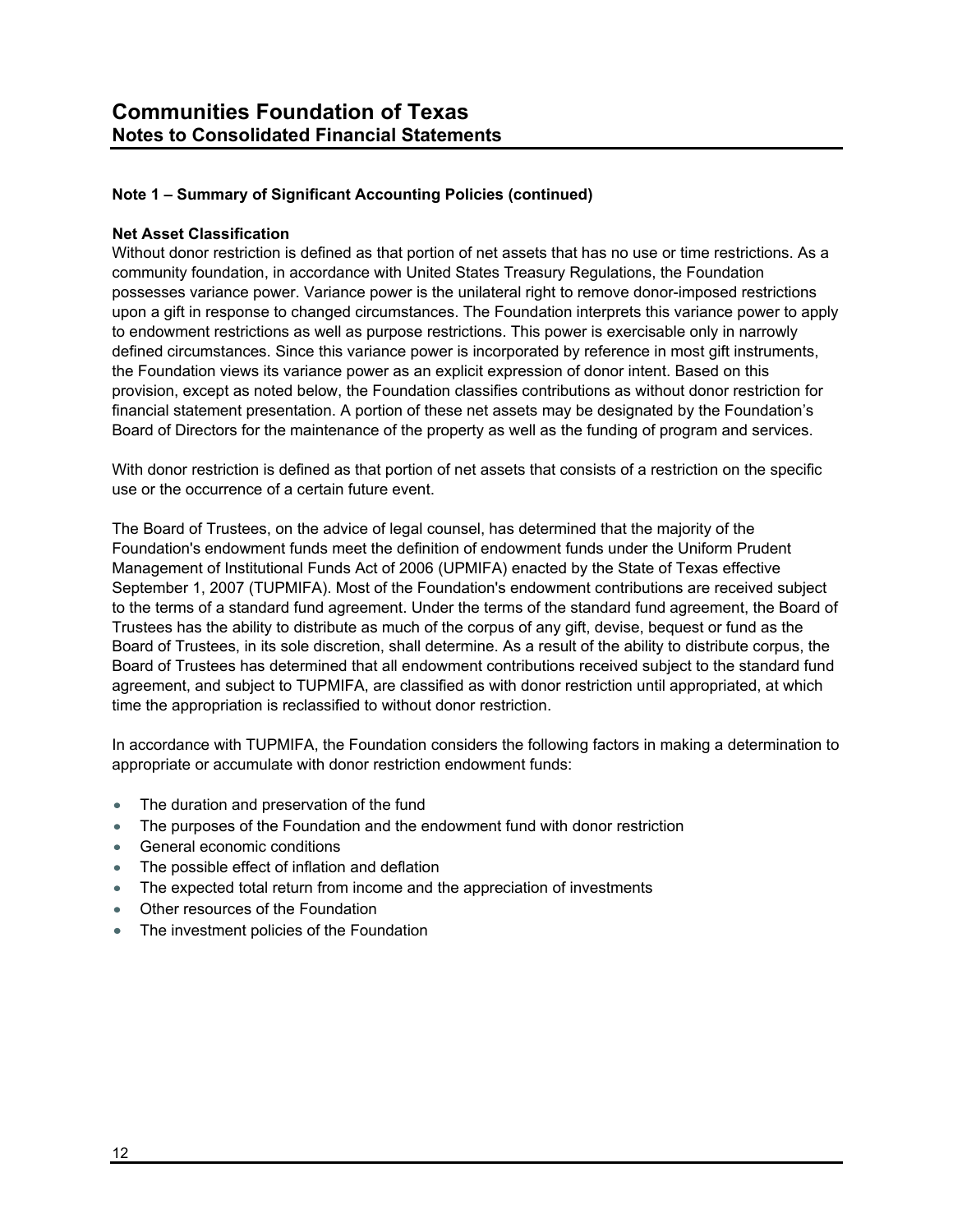#### **Net Asset Classification, continued**

In addition to with donor restricted endowments, all contributions received with donor imposed time restrictions are classified as with donor restriction until the payments are received unless the respective gift is specifically designated for use in the current period by the donor. Contributions received under splitinterest agreements, except for charitable gift annuities, are also classified as with donor restriction due to the implied time restriction on the use of such assets.

# **Endowment Investment and Spending Policies**

The Foundation has adopted investment and spending policies for endowments that attempt to provide a predictable stream of funding to programs supported by its endowments. The Foundation's investment and spending policies work together to achieve this objective. The current long-term return objective is compared to a similarly weighted benchmark representing appropriate market-based indices. The performance is also compared to the general inflation rate as measured by the Consumer Price Index. The Foundation targets a diversified asset allocation that places a greater emphasis on equity-based investments to achieve its long-term return objectives within prudent risk parameters.

The spending policy calculates the amount of money annually distributed from the Foundation's various endowment funds. The spending policy is to distribute an amount not greater than 4.5 percent of the average preceding 16 quarters net asset balance in the fund at June 30, 2019 and 2018.

From time to time, certain donor-restricted endowment funds may have fair values less than the corpus value (underwater endowments). At June 30, 2019, the Foundation had 11 endowment funds with deficiencies of this nature totaling approximately \$1,044,000. The underwater endowments for the year ended June 30, 2018 were considered to be insignificant to the consolidated financial statements as a whole. These deficiencies are reflected in net assets with donor restrictions. The corpus value of those underwater funds are as follows at June 30 (in thousands):

|                                            |          | 2019                   |
|--------------------------------------------|----------|------------------------|
| Fair value of underwater endowments        |          | 6.252                  |
| Original endowment gift amount             |          | 7,296                  |
| Deficiencies of underwater endowment funds | $\tau$ ( | $, 0.044$ <sup>1</sup> |

We have interpreted TUPMIFA to permit spending from underwater endowments with the following reductions in the spending policy to maintain the purchasing power of the underwater funds. The table below illustrates the reduction in spending policy for grants from funds with balances that are under historic gift value at June 30, 2019 and 2018:

| Amount Underwater   | Reduction in Spending                                |
|---------------------|------------------------------------------------------|
| Under 5.00%         | None                                                 |
| 5.00% to 10.00%     | 25%                                                  |
| 10.01 to 15.00%     | 50%                                                  |
| More than $15.00\%$ | 100% until fair value reaches at least 90% of corpus |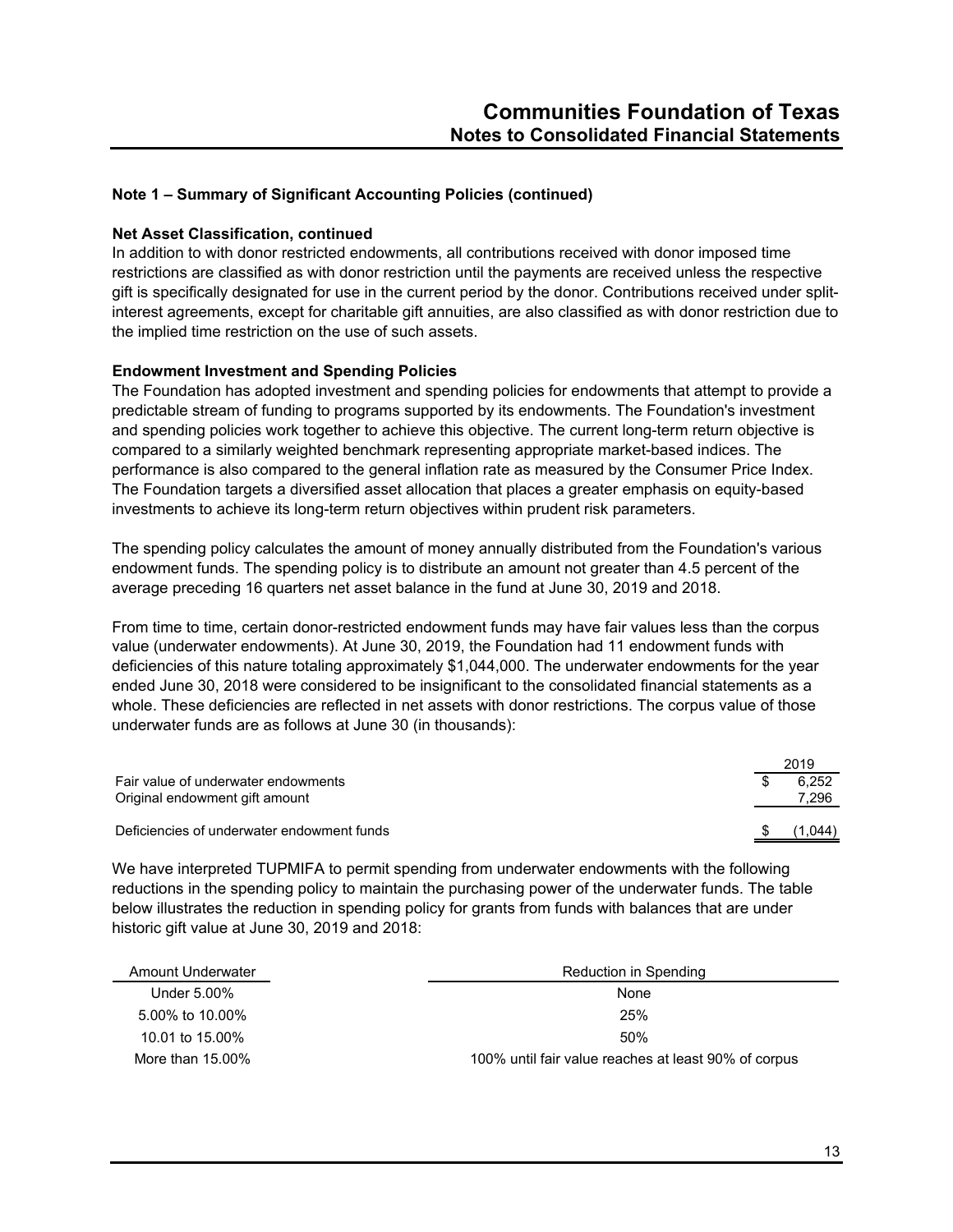#### **Contribution Revenue Recognition**

Contributions are recognized as revenue when they are received or unconditionally promised. Bequests are recognized as contribution revenue at the date the will is declared valid by the probate court and the amount to be received by the Foundation can be estimated. Conditional promises to give are not recognized until the conditions on which they depend are substantially met.

Contributions of assets other than cash are recorded at their estimated fair value on the gift date. Contributions to be received after one year are recorded at the present value of their estimated future cash flows using a discount rate that is commensurate with the risks involved. Amortization of the discount is recorded as additional contribution revenue in the same net asset class and fund as the original contribution.

The Foundation reports gifts of cash and other assets as contributions with donor restriction when they are received under gift instruments with donor stipulations that limit their use (i.e. gifts without variance power) and/or time restrictions (including implied time restrictions). When a restriction expires, that is, when a stipulated time restriction ends or donor restriction is accomplished, the net assets are reclassified to without donor restriction and reported in the consolidated statements of activities as net assets released from restriction.

#### **Net Assets Released from Restrictions**

Net assets released from restrictions are net asset reclassifications that result from fulfillment of the purposes for which the net assets were restricted and/or restrictions which expired with the passage of time.

# **Reclassifications-Donor Directed**

Donor-directed reclassifications are net asset reclassifications that occur when a donor withdraws or court action removes previously imposed restrictions, when a donor imposes restrictions on otherwise unrestricted net assets, when a donor changes or modifies their existing restriction, and/or when an existing donor restriction requires certain amounts to be reclassified.

#### **Cash and Cash Equivalents**

Cash and cash equivalents consist of highly liquid investments with an original maturity of three months or less when purchased, excluding cash equivalent funds held in the Foundation's investment portfolio.

#### **Investments**

The Foundation reports investments at fair value. In accordance with U.S. GAAP, certain investments are measured at fair value using the net asset value per share (or its equivalent) practical expedient. The practical expedient allows for the use of net asset value (NAV), either as reported by the investee fund or as adjusted by Foundation management. All unrealized gains and losses related to the investment portfolio are included in the change in net assets in the consolidated statements of activities. Realized gains and losses are computed on the average cost basis.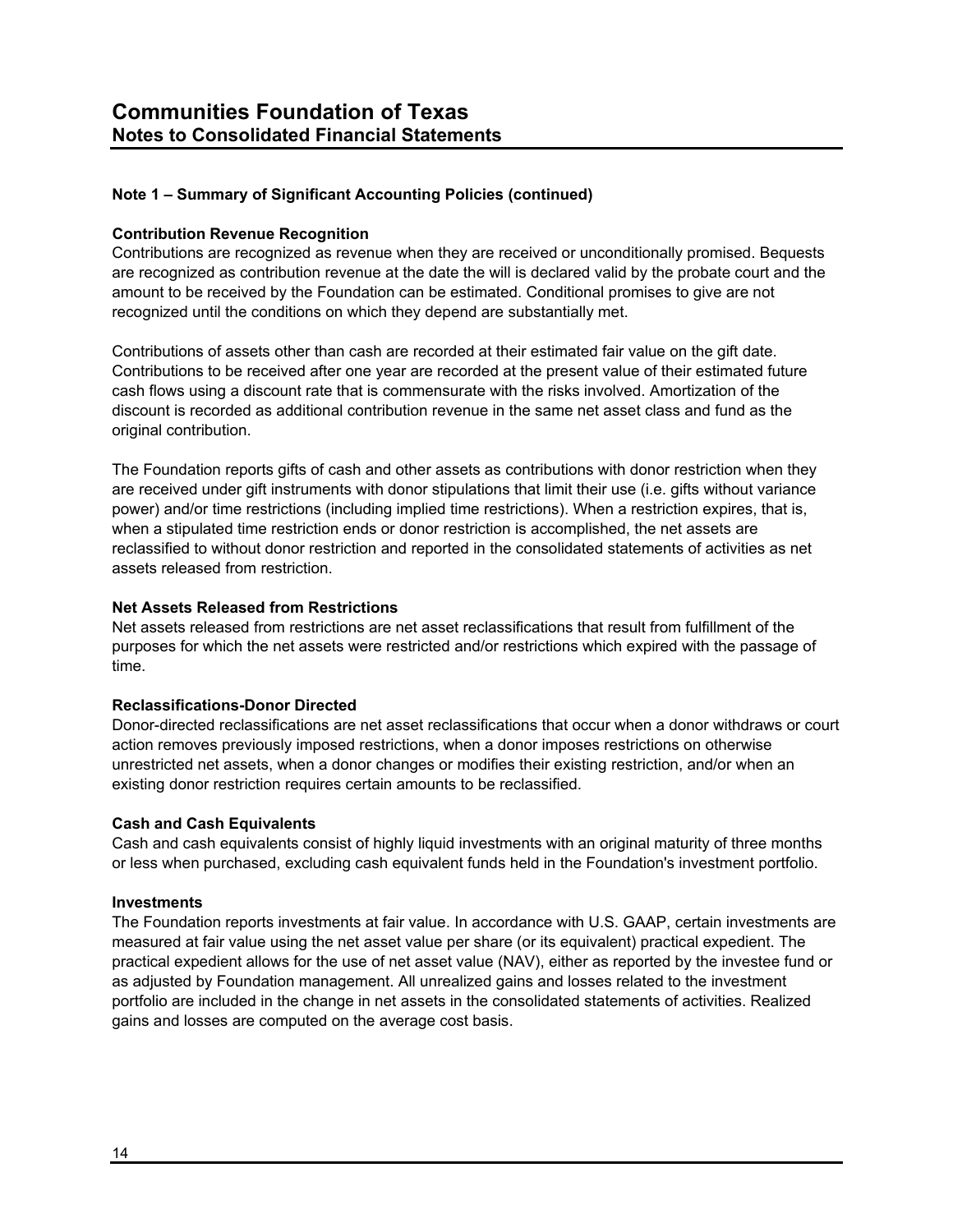#### **Beneficial Interest in Charitable Remainder Trusts**

Beneficial interest in charitable remainder trusts represents the amount held for the benefit of the Foundation under irrevocable trust agreements between donors and third-party trustees and are carried at fair value in the consolidated statements of financial position (see Note 6). The Foundation estimates the fair value of the interest annually and recognizes any changes in the fair value as a change in value of split-interest agreements in the consolidated statements of activities.

# **Property and Equipment**

Property and equipment are recorded at estimated fair value at the date of donation or at cost, if purchased. The Foundation capitalizes all contributions or purchases of equipment with an original cost basis of \$2,500 or more. Depreciation is recorded using the straight-line method based on expected useful lives ranging from three to 40 years. The Foundation records impairments of its property and equipment when it becomes probable that the carrying value of the assets will not be fully recovered over the estimated useful life. Impairments are recorded to reduce the carrying value of the assets to their net realizable value based on facts and circumstances at the time of the determination. No property or equipment impairments were recorded for the years ended June 30, 2019 and 2018.

#### **Cash Surrender Value of Life Insurance Policies**

Cash surrender value of life insurance is recorded at the amount that can be realized at the date of the consolidated statements of financial position and are included in other assets in the consolidated statements of financial position.

#### **Other Investments**

Other investments consist of equity interests in privately held corporations, limited partnerships and limited liability companies which do not have readily determinable fair values. These investments are carried under the equity method or at cost (or fair value at the time of donation) in the consolidated financial statements. The Foundation evaluates its ownership interest and ability to exercise significant influence over an entity in determining whether to carry the investment under the equity method or at cost at the time of purchase or donation. Under the equity method, the interest's carrying amount is (1) increased for the Foundation's proportionate share of earnings or (2) decreased for the Foundation's proportionate share of losses and distributions received. Investments carried at cost are evaluated for impairment when whenever events or circumstances indicate that the carrying value may not be recoverable. See Note 13 for additional information regarding the Foundation's other investments.

#### **Impairment of Long-Lived Assets and Other Assets**

The Foundation reviews long-lived assets, including property and equipment, and limited partnership and limited liability company interests, for impairment whenever events or changes in circumstances indicate that the carrying value of the assets may not otherwise be recoverable. In connection with this review, the Foundation also re-evaluates applicable periods of depreciation and amortization for these assets. The Foundation assesses the recoverability by determining whether the carrying value of the related asset will be recovered through the projected undiscounted future cash flows of the asset. If the Foundation determines that the carrying value of the asset may not be recoverable, it measures any impairment based on the asset's fair value as compared to the asset's carrying value. Once impairment is recognized the asset will not be written back to cost, even if the asset or investment subsequently increases in fair value. The Foundation recorded approximately \$0 and \$1,825,000 of impairment on real estate held for sale at June 30, 2019 and 2018, respectively.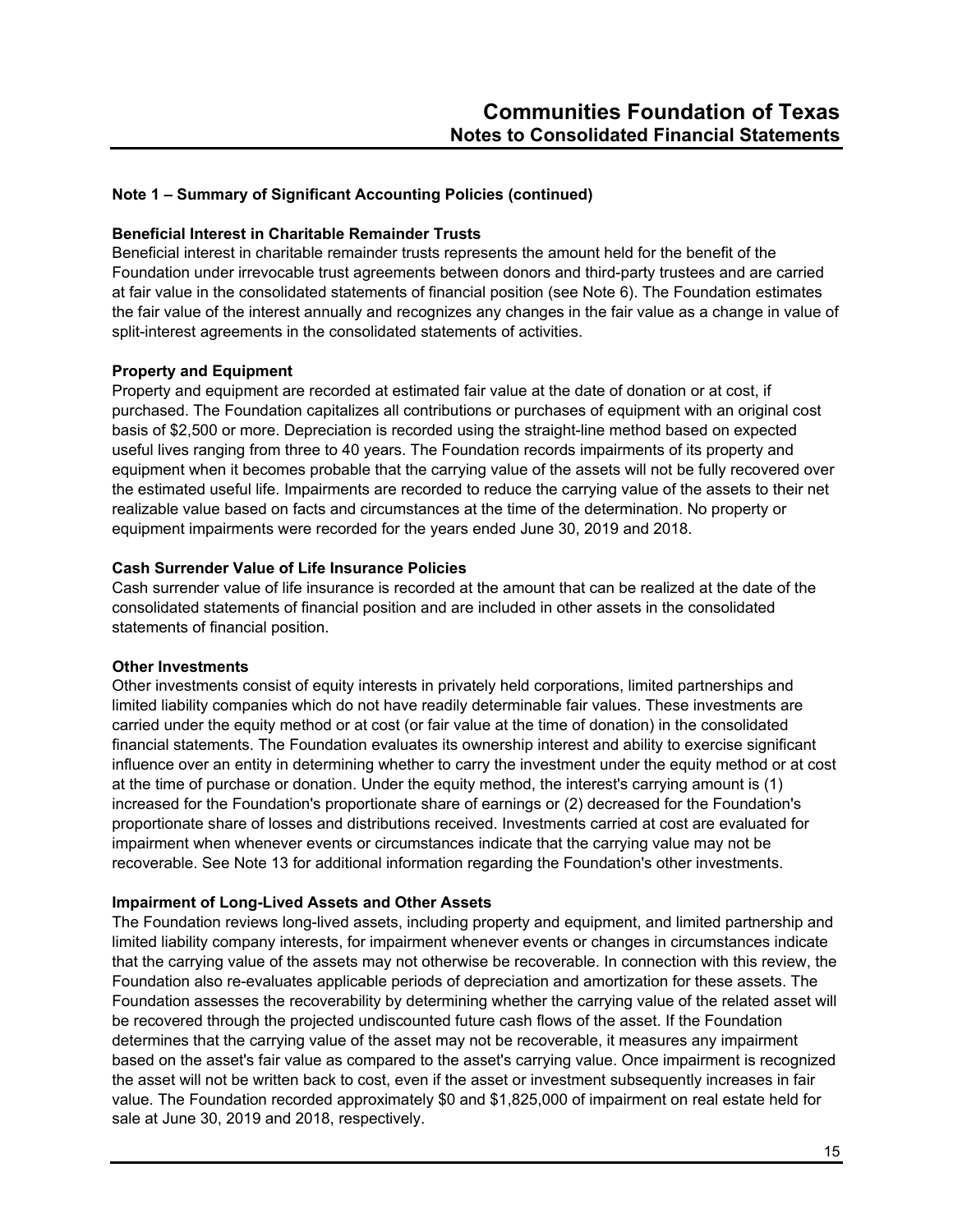#### **Grants Payable and Program Expenses**

Grants represent amounts awarded to various not-for-profit organizations to assist with funding of general operations or special programs. Other program expenses are primarily related to operation of Educate Texas and other Foundation initiatives. Grants are recorded as an expense when they are approved by the Foundation officers for payment and all conditions of the grant have been substantially met by the grantee. The Board of Trustees ratifies grants at their quarterly meetings. Grants payable consist of unconditional amounts awarded, but not paid, to not-for-profit organizations. Grants to be paid after one year are discounted to net present value.

#### **Funds Held for Others**

The Foundation accounts for assets that are received from a not-for-profit organization for the benefit of that not-for-profit organization, or one of its affiliated organizations, as a liability to the specified beneficiary concurrent with its recognition of the assets received. All asset transfers of this type, and the activity associated with those assets, are recognized as agency transactions and are not reflected in the consolidated statements of activities. In the consolidated statements of financial position, the assets held on behalf of the agency are included in cash and investments, and the related liability is classified as funds held for others. Assets and liabilities related to such funds totaled approximately \$51,454,000 and \$37,510,000 at June 30, 2019 and 2018, respectively.

#### **Split-Interest Agreements and Gift Annuities**

Under charitable remainder trust and annuity agreements, the Foundation pays annual benefits from the trust's assets over the term of the trust to third-party beneficiaries, with remaining trust assets at the end of the trust's term being distributed to the Foundation and/or other charities as directed by the trust instrument. Under charitable gift annuities, assets received are available for immediate use by the Foundation, and annual benefits paid from Foundation assets are distributed to third-party beneficiaries over the term of the agreement. See Note 6 for additional information regarding the Foundation's splitinterest agreements, including charitable gift annuities.

#### **Investment Income**

Investment income is recorded when earned and consists of interest, dividends, and realized and unrealized gains on investments. Investment income immediately reinvested is reflected simultaneously as investment income and purchases of investments. Investment income is net of net of external and direct internal investment expenses.

#### **Rental Revenue**

The Foundation, as a lessor, retains substantially all of the risks and benefits of ownership of the investment properties and accounts for all related leases as operating leases. Minimum rents are accrued on a straight-line basis over the terms of their respective leases, and the resulting deferred lease asset is included in other assets on the consolidated statements of financial position. Certain retail tenants are also required to pay overage rents based on sales over a stated base amount during the lease year.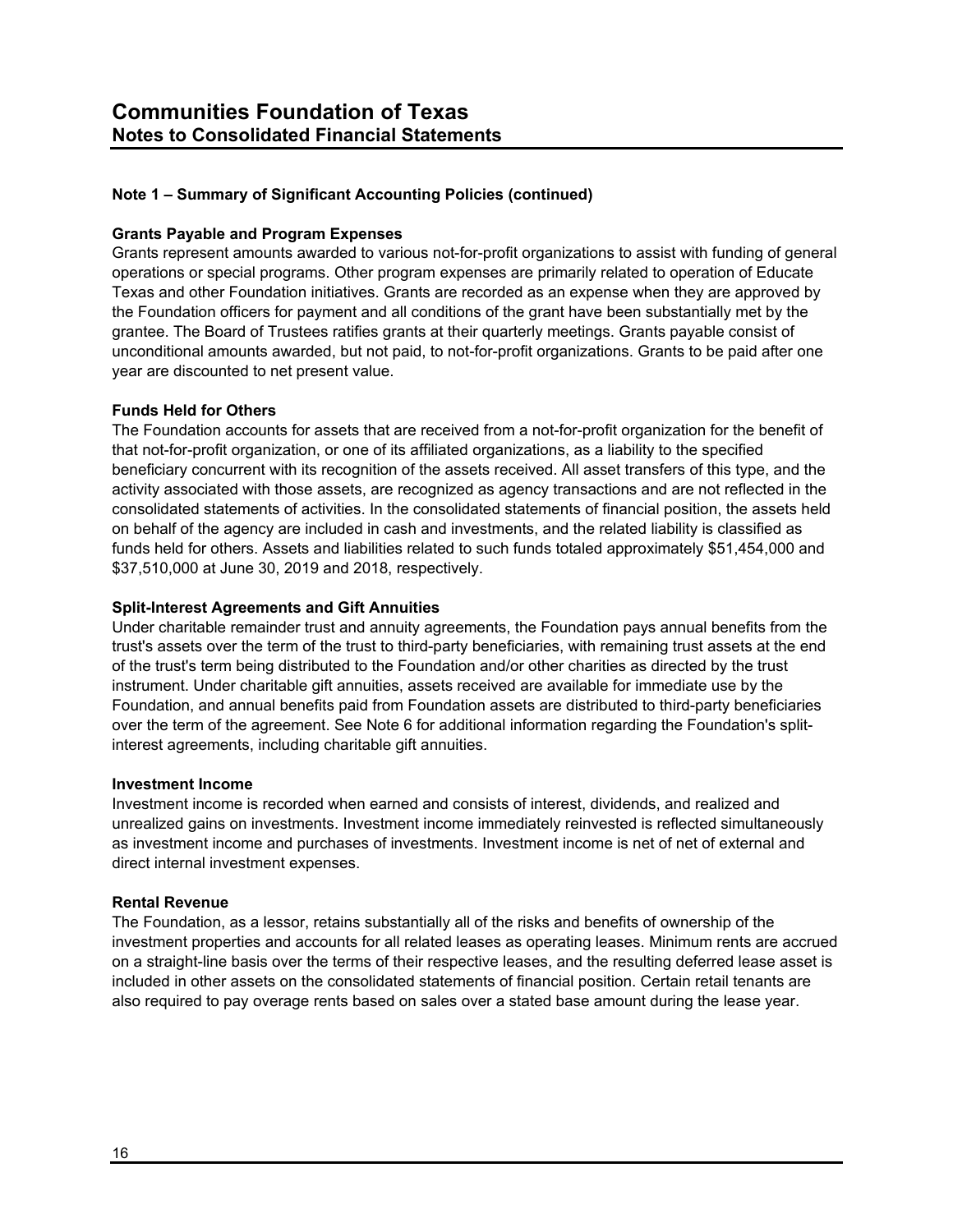#### **Rental Revenue, continued**

Certain leases require the tenant to reimburse the Foundation for a substantial portion of the operating expenses, including common area maintenance, real estate taxes and insurance. Operating expenses typically include utilities, insurance, security, janitorial, landscaping, and other administrative expenses. The reimbursable portions of these tenant expenses are recognized as revenue (and receivable) in the period the applicable expenditures are incurred, and are included in other income in the consolidated statements of activities.

#### **Functional Allocation of Expenses**

Expenses which apply to more than one functional category have been allocated among program, general and administrative, and development based on the time spent on these functions by specific employees. Indirect expenses such as facilities costs are allocated based on square footage used by functional departments. Other indirect expenses, such as those related to information technology, are allocated based on the overall number of staff in the various functional categories. All other costs are charged directly to the appropriate functional category.

#### **Income Tax Matters**

The Community Foundation and the Supporting Organizations are exempt from federal income tax under Section 501(a) of the Internal Revenue Code (IRC), as organizations described in IRC Section 501(c)(3), and have been determined not to be private foundations under Section 509(a) of the IRC. Accordingly, no provision for income taxes has been made related to the Foundation; however, should the Foundation engage in activities unrelated to the purpose for which it was created, taxable income could result. For the year ended June 30, 2019, the Foundation has accrued approximately \$250,000 in estimated taxes which is reflected in other expenses in the consolidated statement of functional expenses. This tax is the result of gains on the sale of property by a corporation that was previously donated. No taxes were incurred for the year ended June 30, 2018.

# **Accounting for Uncertain Tax Positions**

The ASC provides guidance for how uncertain tax positions should be recognized, measured, disclosed and presented in the financial statements. This requires the evaluation of tax positions taken or expected to be taken in the course of preparing the Foundation's tax returns to determine whether the tax positions are more likely than not of being sustained when challenged or when examined by the applicable tax authority. Tax positions not deemed to meet the more likely than not threshold would be recorded as a tax benefit or expense and liability in the current year. Management has determined that there are no material uncertain income tax positions.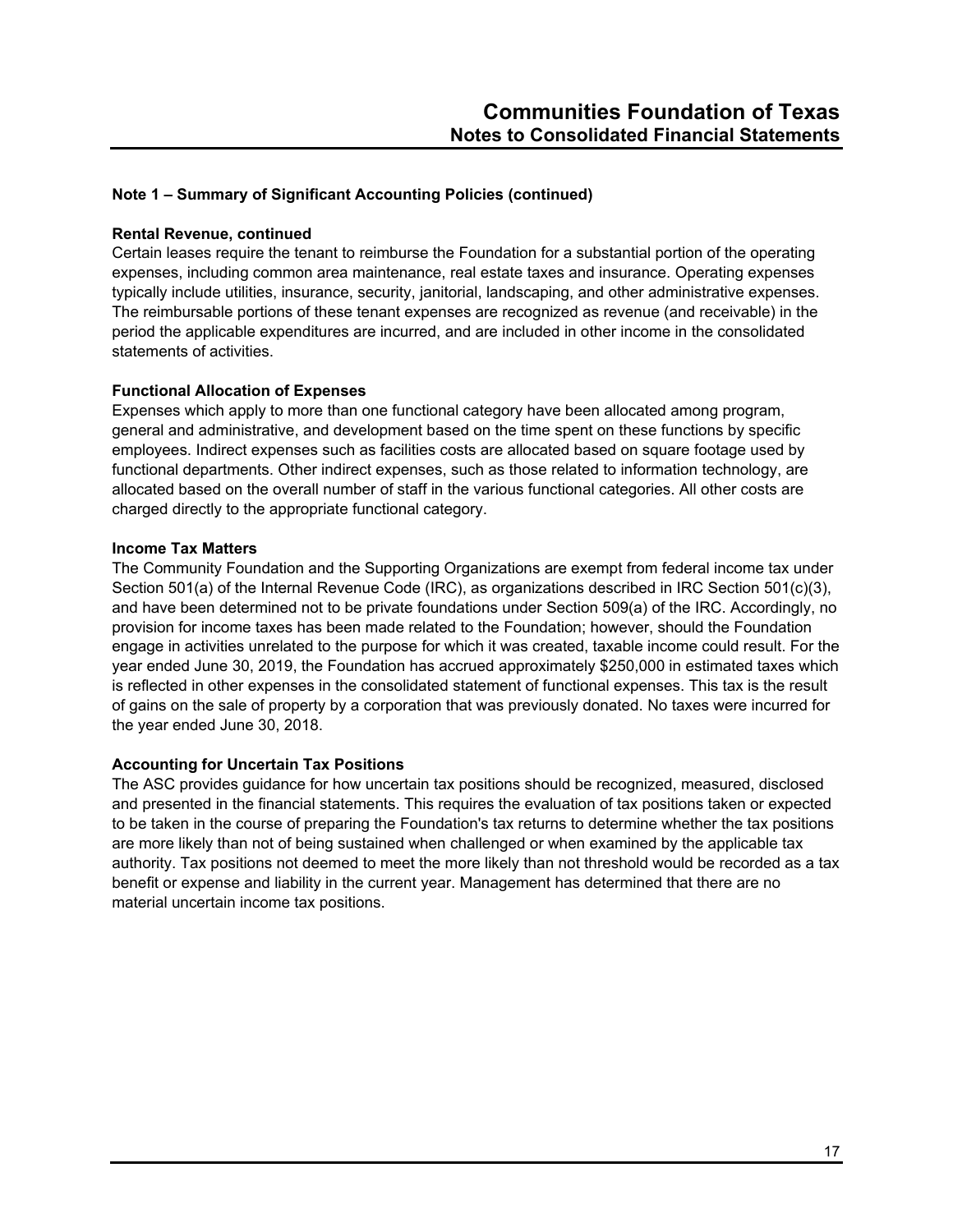#### **Fair Value Measurements**

The Foundation follows ASC Topic 820, *Fair Value Measurements*, which provides the framework for measuring fair value. The framework provides a fair value hierarchy that prioritizes the inputs to valuation techniques used to measure fair value. The hierarchy gives highest priority to unadjusted quoted prices in active markets for identical assets or liabilities (Level 1 measurements) and the lowest priority to unobservable inputs (Level 3 measurements).

The inputs to the three levels of the fair value hierarchy under Topic 820 are described as follows:

- Level 1 Unadjusted quoted prices for identical assets or liabilities in active markets that the Foundation has the ability to access.
- Level 2 Quoted prices for similar assets or liabilities in active markets; quoted prices for identical assets or liabilities in inactive markets; inputs other than quoted prices that are observable for the asset or liability; and inputs that are derived principally from, or corroborated by, observable market data by correlation to other means. If the asset or liability has a specified (contractual) term, the Level 2 input must be observable for substantially the full term of the asset or liability.
- Level 3 Unobservable and significant to the fair value measurement.

The fair value measurement level within the fair value hierarchy is based on the lowest level of any input that is significant to the fair value measurement. All transfers between fair value hierarchy levels are recognized by the Foundation at the end of each reporting period.

Financial assets and liabilities carried at fair value on recurring basis include investments, beneficial interest in charitable remainder trust, cash surrender value of life insurance policies, and funds held for others.

# **Recent Accounting Pronouncements**

In June of 2018, the FASB issued ASU No. 2018-08, *Clarifying the Scope and the Accounting Guidance for Contributions Received and Contributions Made*. ASU No. 2018-08 clarifies and improves the scope and the accounting guidance for contributions received and contributions made. The amendments in this update should assist entities in (1) evaluating whether transactions should be accounted for as contributions (nonreciprocal transactions) within the scope of Topic 958*, Not-for-Profit Entities*, or as exchange (reciprocal) transactions subject to other guidance and (2) determining whether a contribution is conditional. ASU No. 2018-08 is effective for the Foundation's year ending June 30, 2020. Earlier application is permitted. The Foundation is currently assessing the potential impact of this ASU on its financial statements.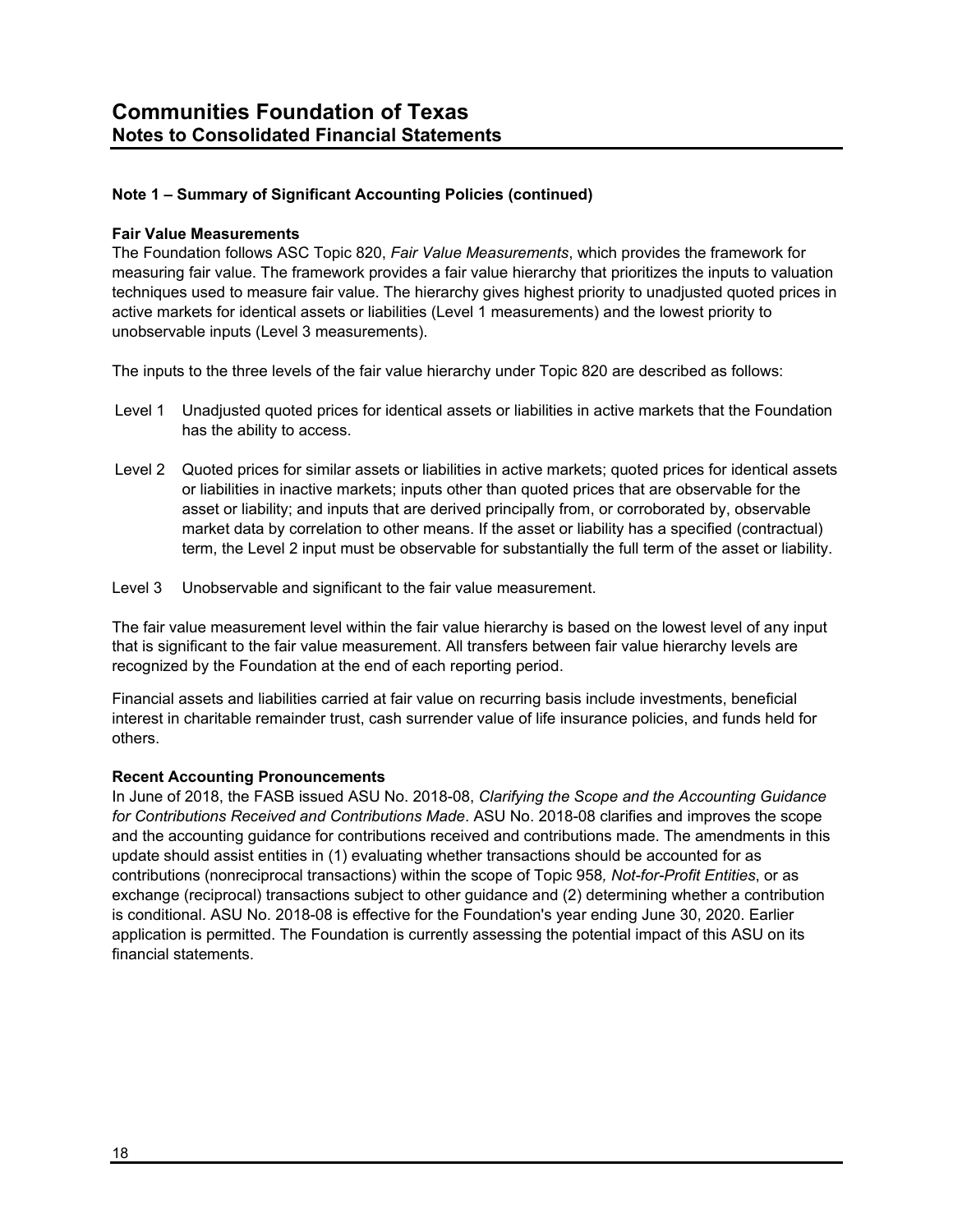#### **Recent Accounting Pronouncements, continued**

In May of 2014, FASB issued ASU No. 2014-09, *Revenue from Contracts with Customers* (Topic 606), requiring an entity to recognize the amount of revenue to which it expects to be entitled for the transfer of promised goods or services to customers. The update will replace most existing revenue recognition guidance in U.S. GAAP when it becomes effective and permits the use of either a full retrospective or retrospective with cumulative effect transition method. In August 2015, FASB issued ASU No. 2015-14 which defers the effective date of ASU No. 2014-09 one year making it effective for the Foundation's year ending June 30, 2020. Early adoption is permitted. The Foundation is currently evaluating the effect implementation of ASU No. 2014-09 will have on its financial statements.

#### **Reclassifications**

Certain balances in the June 30, 2018 consolidated financial statements, have been reclassified to be consistent with the current year presentation. These reclassifications had no impact on net assets or changes in net assets.

#### **Subsequent Events**

Management has evaluated subsequent events through December , 2019, the date the financial statements were available to be issued. There were no subsequent events requiring recognition or disclosure.

# **Note 2 – Liquidity and Availability**

Financial assets available for general expenditure, including grants, that is, without donor or other restrictions limiting their use, within one year of the statement of financial position sheet date, comprise the following (in thousands):

|                                                       | Years Ended June 30, |              |  |
|-------------------------------------------------------|----------------------|--------------|--|
|                                                       | 2019                 | 2018         |  |
| <b>Financial assets</b>                               |                      |              |  |
| Cash and cash equivalents                             | \$<br>19,544         | \$<br>29,788 |  |
| Interest, dividends, and other receivables            | 1,885                | 1,487        |  |
| Contributions receivable                              | 7,932                | 11,848       |  |
| Investments                                           | 1,041,964            | 1,006,423    |  |
| Beneficial interest in charitable remainder trusts    | 6,886                | 6,643        |  |
| Other investments                                     | 15,295               | 15,508       |  |
|                                                       | 1,093,506            | 1,071,697    |  |
| Less amounts unavailable for general expenditure      |                      |              |  |
| Contributions receivable beyond one year              | (3,582)              | (3,617)      |  |
| Investments not convertible to cash within year       | (32, 233)            | (18,050)     |  |
| Investments and financial assets held for others      | (51, 454)            | (37, 510)    |  |
| Endowments and accumulated earnings                   |                      |              |  |
| subject to appropriation beyond one year              | (183, 671)           | (162, 720)   |  |
| Investments in board designated endowments            | (24, 191)            | (24,007)     |  |
| Beneficial interest in charitable remainder trusts    | (10, 480)            | (10,226)     |  |
| Other investments, illiquid                           | (15,295)             | (15,508)     |  |
| Financial assets available to meet the cash needs for |                      |              |  |
| general expenditures within one year                  | 772,600              | 800,059<br>S |  |
|                                                       |                      |              |  |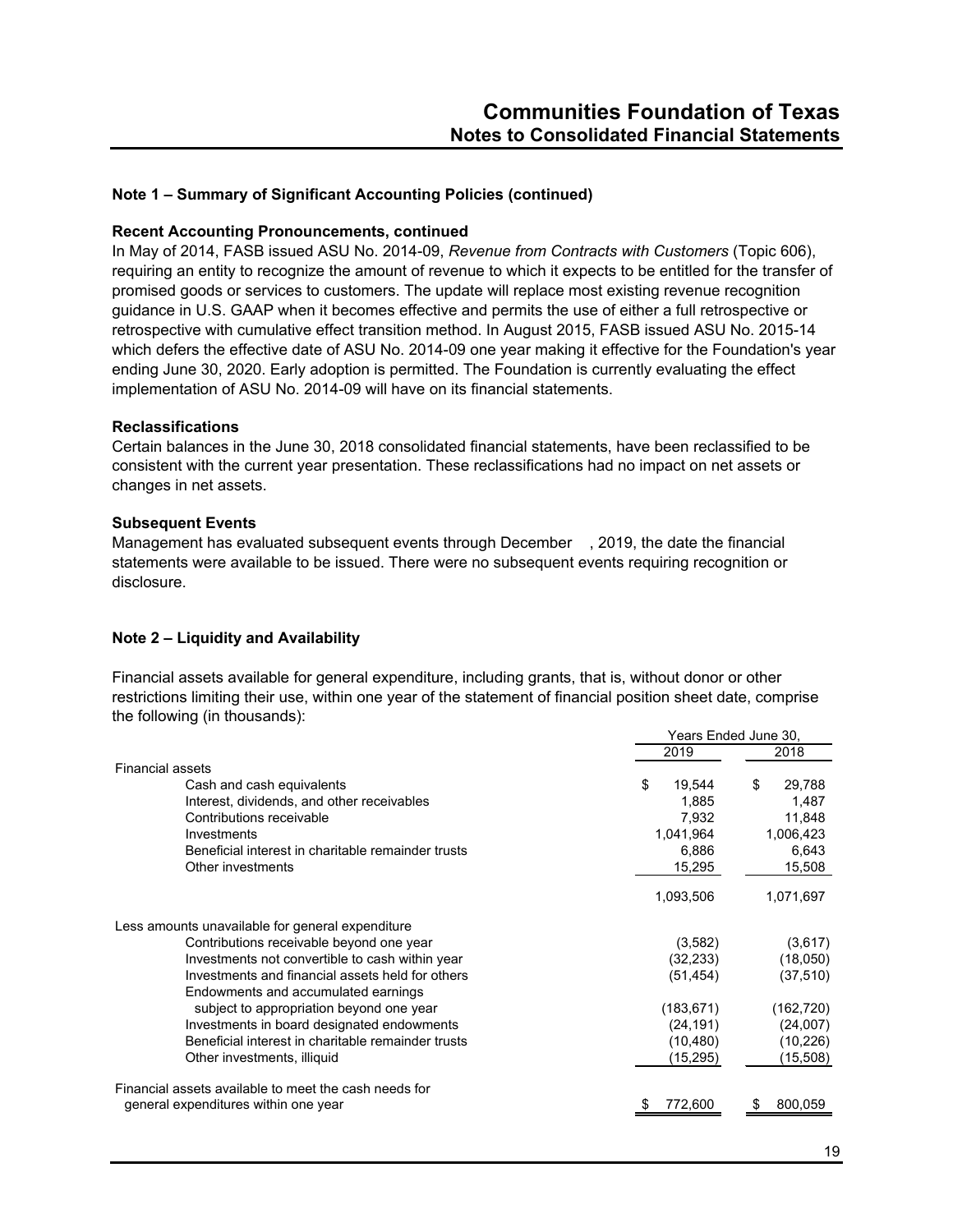# **Note 2 – Liquidity and Availability (continued)**

The Foundation has a policy to structure its financial assets to be available as general expenditures, liabilities, and other obligations become due. The Foundation invests cash in excess of daily requirements in short-term investments and money market funds.

# **Note 3 – Contributions Receivable**

Unconditional contributions receivable, including amounts due under pledge agreements, are expected to be collected as follows at June 30 (in thousands):

|                        | 2019 |       | 2018 |        |
|------------------------|------|-------|------|--------|
| Less than one year     | Œ    | 4,350 | ۰D   | 8,231  |
| One year to five years |      | 3,582 |      | 3,617  |
| Total                  | S    | 7,932 |      | 11.848 |

The Foundation believes all contributions receivable will be fully collected. Due to the timing of the expected payments, discounts of approximately \$153,000 and \$137,000 were recorded as of June 30, 2019 and 2018, respectively using a discount rate of 1.94 to 2.86 percent.

At June 30, 2019 and 2018, conditional promises to give totaled approximately \$0 and \$548,000, respectively. These conditional contributions will be recorded as revenue when the related conditions have been substantially met.

# **Note 4 – Property and Equipment**

Property and equipment are summarized as follows at June 30 (in thousands):

|                                 | <b>June 30,</b> |           |    |           |  |
|---------------------------------|-----------------|-----------|----|-----------|--|
|                                 |                 | 2019      |    | 2018      |  |
| Land                            | \$              | 22,414    | \$ | 22,774    |  |
| <b>Building</b>                 |                 | 44,292    |    | 43,950    |  |
| Furniture                       |                 | 1,266     |    | 1,251     |  |
| Office equipment                |                 | 92        |    | 138       |  |
| Computer equipment and software |                 | 1,320     |    | 1,187     |  |
| Construction in progress        |                 | 44        |    |           |  |
| Total                           |                 | 69,428    |    | 69,300    |  |
| Less accumulated depreciation   |                 | (24, 699) |    | (22, 727) |  |
| Total property and equipment    |                 | 44,729    |    | 46,573    |  |

Depreciation expense related to the property and equipment totaled approximately \$2,060,000 and \$1,728,000 in 2019 and 2018, respectively.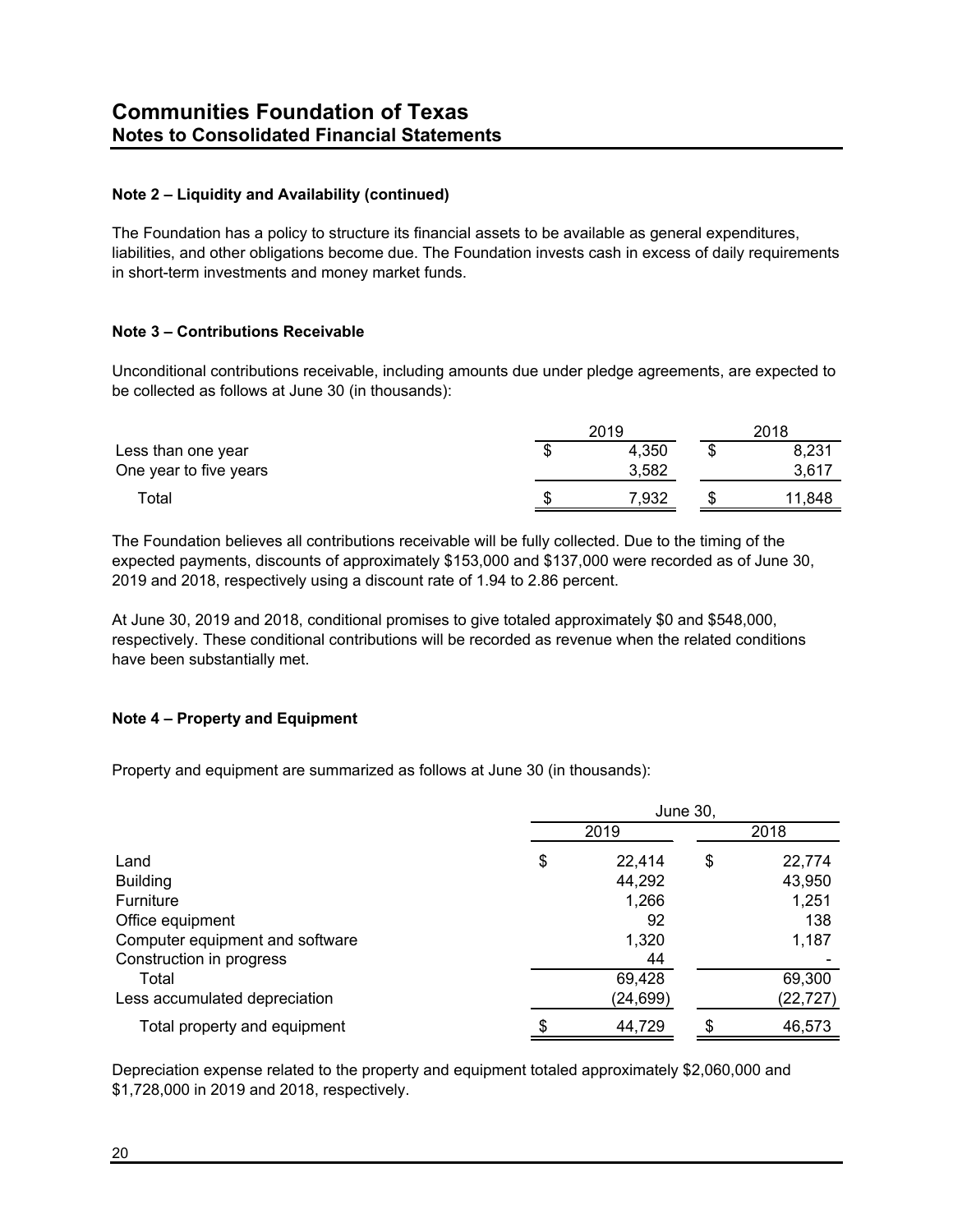# **Note 5 – Grants Payable**

Grants approved and committed for future payment are as follows at June 30, 2019 (in thousands):

| Grants Payable in                       |              |
|-----------------------------------------|--------------|
| Years Ending June 30,                   |              |
| 2020                                    | \$<br>11,694 |
| 2021                                    | 6,156        |
| 2022                                    | 2,390        |
| 2023                                    | 1,318        |
| 2024                                    | 311          |
| Thereafter                              | 760          |
|                                         | 22,629       |
| Less unamortized discount (0.95%-3.16%) | (401)        |
| Total grants payable                    | \$<br>22,228 |

Conditional grants totaled approximately \$612,500 and \$2,536,000 at June 30, 2019 and 2018, respectively, and are not recorded as expense until the conditions are substantially met by the grantee. Substantially all conditional grants are contingent upon the grantee raising matching funds or achievement of milestones specified in the terms of the respective grant.

# **Note 6 – Split-Interest Agreements**

At June 30, 2019 and 2018, the Foundation had recorded approximately \$7,953,000 and \$7,933,000, respectively, in fair value of charitable gift annuities and charitable remainder trusts in which the Foundation serves as the trustee, as an asset in its consolidated statements of financial position. Assets received under these agreements are recorded at fair value and in the appropriate net asset category. Related contributions per the agreements are recognized as contribution revenue and are equal to the present value of future benefits to be received by the Foundation over the term of the agreements. The Foundation received contribution revenue related to these agreements of approximately \$280,000 and \$300,000 during the years ended June 30, 2019 and 2018, respectively. Liabilities have been established for split-interest agreements in which the Foundation is the trustee or for which the Foundation is obligated to an annuitant under a charitable gift annuity and these liabilities totaled approximately \$3,167,000 and \$3,145,000 at June 30, 2019 and 2018, respectively. For split-interest agreements in which the Foundation is the trustee but is not the charitable beneficiary (or not the only charitable beneficiary), the Foundation has established liabilities to the other not-for-profit organizations, and this obligation totaled approximately \$427,000 and \$438,000 at June 30, 2019 and 2018, respectively.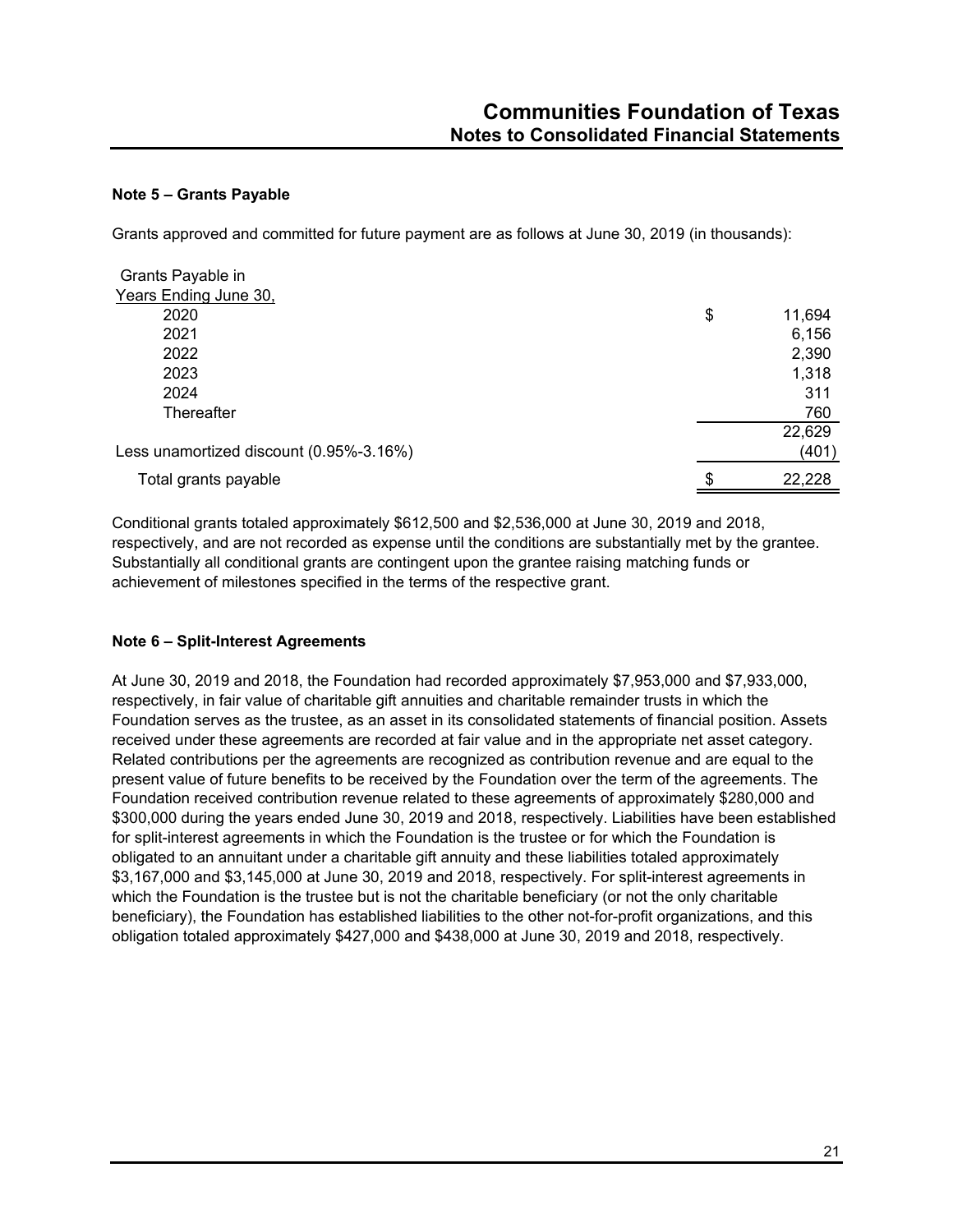# **Note 6 – Split-Interest Agreements (continued)**

Some of the Foundation's charitable remainder trusts (included in assets above) are income trusts. Under these agreements, payments to lead beneficiaries (i.e., the individual designated by the donor) are limited to the income earned by the trust and as such a liability to the lead beneficiary is not recorded. Gifts of income trusts are recorded at fair value on the gift date. The fair value of the contribution is the fair value of the assets to be received in the future, discounted for the life expectancy of the lead beneficiary. The difference between the fair value of the assets when received and the fair value of the contribution is recognized as deferred revenue in the statements of financial position and totaled approximately \$256,000 and \$281,000 at June 30, 2019 and 2018, respectively. The discount will be amortized over the term of the trusts as a decrease in deferred revenue and an increase in change in value of split-interest agreements in the consolidated statements of activities.

During the term of the agreements, changes in the value of the split-interest agreements are recognized in the consolidated statements of activities based on accretion of the discounted amount of the contribution, and reevaluations of the expected future benefits (payments) to be received (paid) by the Foundation (beneficiaries), based on changes in life expectancy from mortality tables using annual Internal Revenue Service discount rates and other assumptions. Discount rates ranging from 2.2 percent to 6.92 percent were used in these calculations at the dates of the contributions.

The Foundation is the beneficiary of irrevocable charitable remainder trusts held by financial institutions. The beneficial interest is carried at fair value, which is based on the present value of the future distributions expected to be received over the term of the agreements. The Foundation had no contribution revenue related to these agreements in 2019 and 2018. The estimated fair value of the Foundation's beneficial interests total approximately \$6,886,000 and \$6,643,000 at June 30, 2019 and 2018, respectively. Changes in fair value of the beneficial interests are reflected as a change in value of split-interest agreements in the consolidated statements of activities.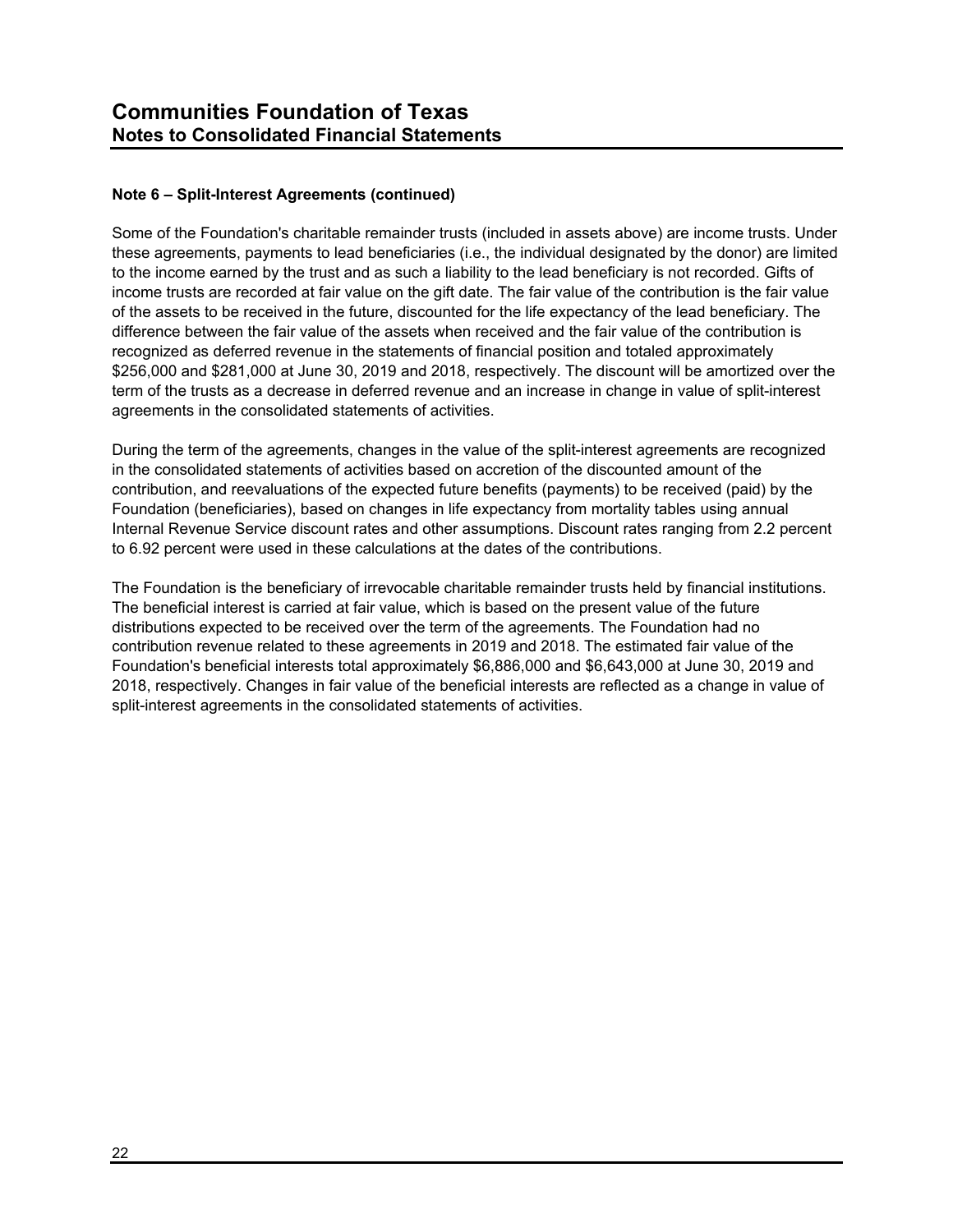# **Note 7 – Total Net Asset Composition**

Total net asset composition (in thousands):

|                                              |    |                      |    | June 30, 2019     |                 |
|----------------------------------------------|----|----------------------|----|-------------------|-----------------|
|                                              |    | <b>Without Donor</b> |    | <b>With Donor</b> |                 |
|                                              |    | Restriction          |    | Restriction       | Total           |
| Endowment funds                              |    | 24,191               | \$ | 196,999           | \$<br>221,190   |
| Non-endowment funds                          |    |                      |    |                   |                 |
| Donor advised                                |    | 221,268              |    |                   | 221,268         |
| Donor purpose restricted                     |    |                      |    | 10,864            | 10.864          |
| Non-donor advised                            |    | 133,142              |    |                   | 133,142         |
| Total non-endowment funds                    |    | 354,410              |    | 10,864            | 365,274         |
| Split-interest agreements                    |    | 725                  |    | 9,752             | 10,477          |
| <b>Total Community Foundation net assets</b> |    | 379,326              |    | 217,615           | 596,941         |
| Supporting organizations (non-donor advised) |    | 456,906              |    | 8,417             | 465,323         |
| Total net assets                             |    | 836,232              | S  | 226,032           | \$<br>1,062,264 |
|                                              |    |                      |    |                   |                 |
|                                              |    |                      |    | June 30, 2018     |                 |
|                                              |    | <b>Without Donor</b> |    | <b>With Donor</b> |                 |
|                                              |    | Restriction          |    | Restriction       | Total           |
| Endowment funds                              | \$ | 24,007               | \$ | 176,915           | \$<br>200,922   |
| Non-endowment funds                          |    |                      |    |                   |                 |
| Donor advised                                |    | 228,620              |    |                   | 228,620         |
| Donor purpose restricted                     |    |                      |    | 12,728            | 12,728          |
| Non-donor advised                            |    | 128,824              |    |                   | 128,824         |
| Total non-endowment funds                    |    | 357,444              |    | 12,728            | 370,172         |
| Split-interest agreements                    |    | 549                  |    | 9,410             | 9,959           |
| <b>Total Community Foundation net assets</b> |    | 382,000              |    | 199,053           | 581,053         |
| Supporting organizations (non-donor advised) |    |                      |    | 8,823             | 474,512         |
|                                              |    | 465,689<br>847,689   | \$ | 207,876           | 1,055,565       |

With donor restriction net assets include contributions received with endowment restrictions, time restrictions, and those received under split-interest agreements with an implied time restriction. In addition, the Foundation continues to classify contributions (and related net assets) received under gift instruments (generally grants), which specifically do not reference variance power and require the return of assets if not used for the donor-specified purpose until such funds are expended in accordance with the donor-restricted purpose as with donor restriction.

Net assets consisting of the initial fair value of the gifts where the donor has specified that the assets donated are to be retained in an endowment, providing a permanent source of revenue for charitable purposes are classified as with donor restriction. The accumulation of assets above the historic gift value, in donor restricted endowment funds is classified as with donor restriction until appropriated based on the Foundation's spending policy. Donor-restricted endowment funds in which variance power is not referenced in the gift instrument and based on the Foundation's legal opinion are not spendable through action of the Board of Trustees. The donor restricted endowment corpus amounts were approximately \$97,722,000 and \$89,863,000, as of June 30, 2019 and 2018.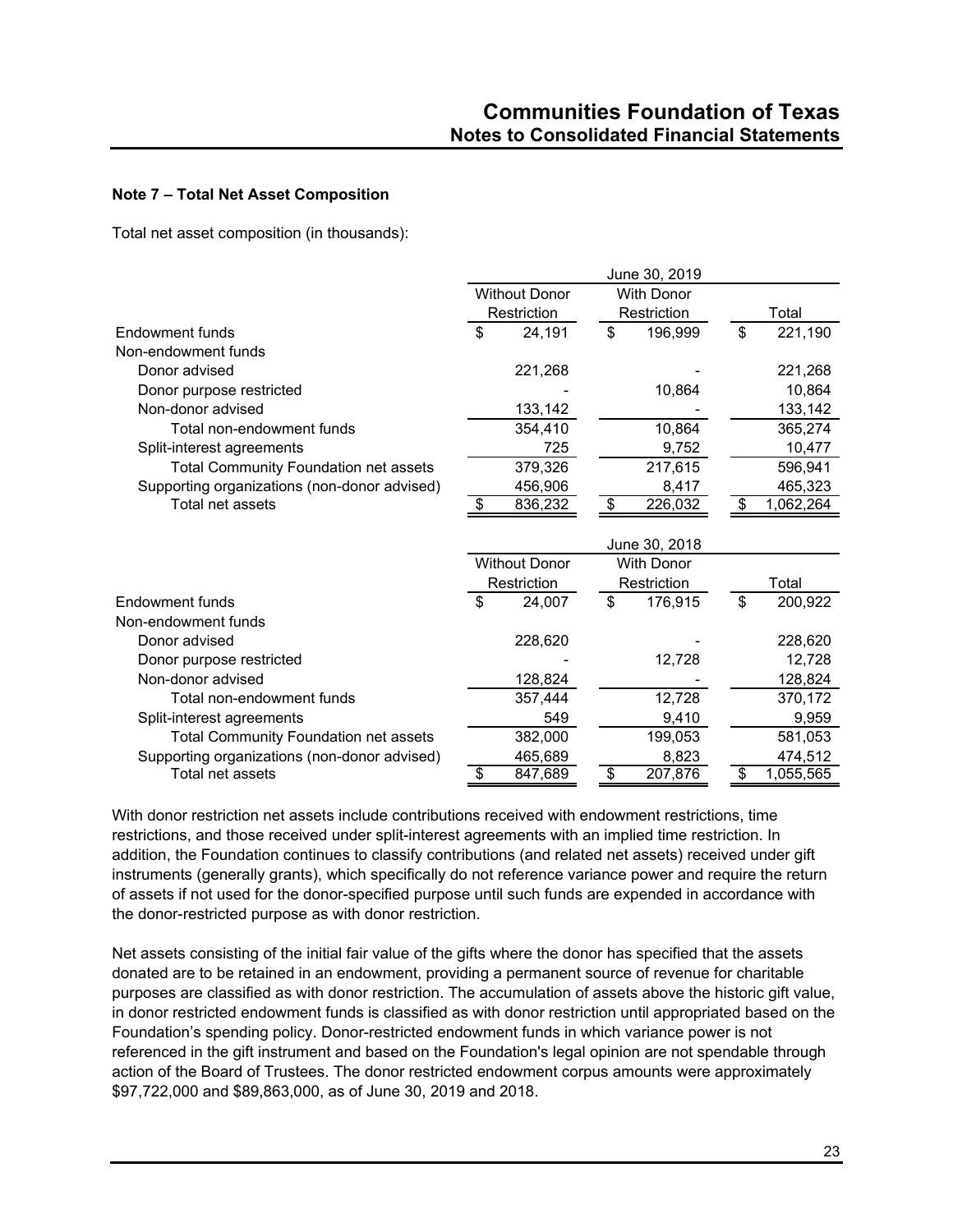# **Note 7 – Total Net Asset Composition (continued)**

The Foundation manages approximately 600 donor-advised funds. Although grant recommendations are accepted from the donors or other advisors of these funds, the ultimate discretion of the use of these funds lies with the Board of Trustees. Non-donor advised funds represent amounts held by the Foundation designated for specific purposes by donors and/or the Foundation.

# **Note 8 – Endowment Funds**

Endowment net asset composition (in thousands):

|                                  |                      | June 30, 2019     |               |
|----------------------------------|----------------------|-------------------|---------------|
|                                  | <b>Without Donor</b> | <b>With Donor</b> |               |
|                                  | Restriction          | Restriction       | Total         |
| Donor-restricted endowment funds | \$                   | 196,999<br>S      | 196,999<br>S  |
| Board-designated endowment funds | 24,191               |                   | 24,191        |
| Total endowment funds            | 24,191               | \$.<br>196,999    | 221,190<br>\$ |
|                                  |                      |                   |               |
|                                  |                      | June 30, 2018     |               |
|                                  | <b>Without Donor</b> | <b>With Donor</b> |               |
|                                  | Restriction          |                   | Total         |
|                                  |                      | Restriction       |               |
| Donor-restricted endowment funds | \$                   | 176,915<br>\$     | 176,915<br>\$ |
| Board-designated endowment funds | 24,007               |                   | 24,007        |
| Total endowment funds            | 24,007               | 176,915<br>\$.    | 200,922       |

 $\overline{\phantom{a}}$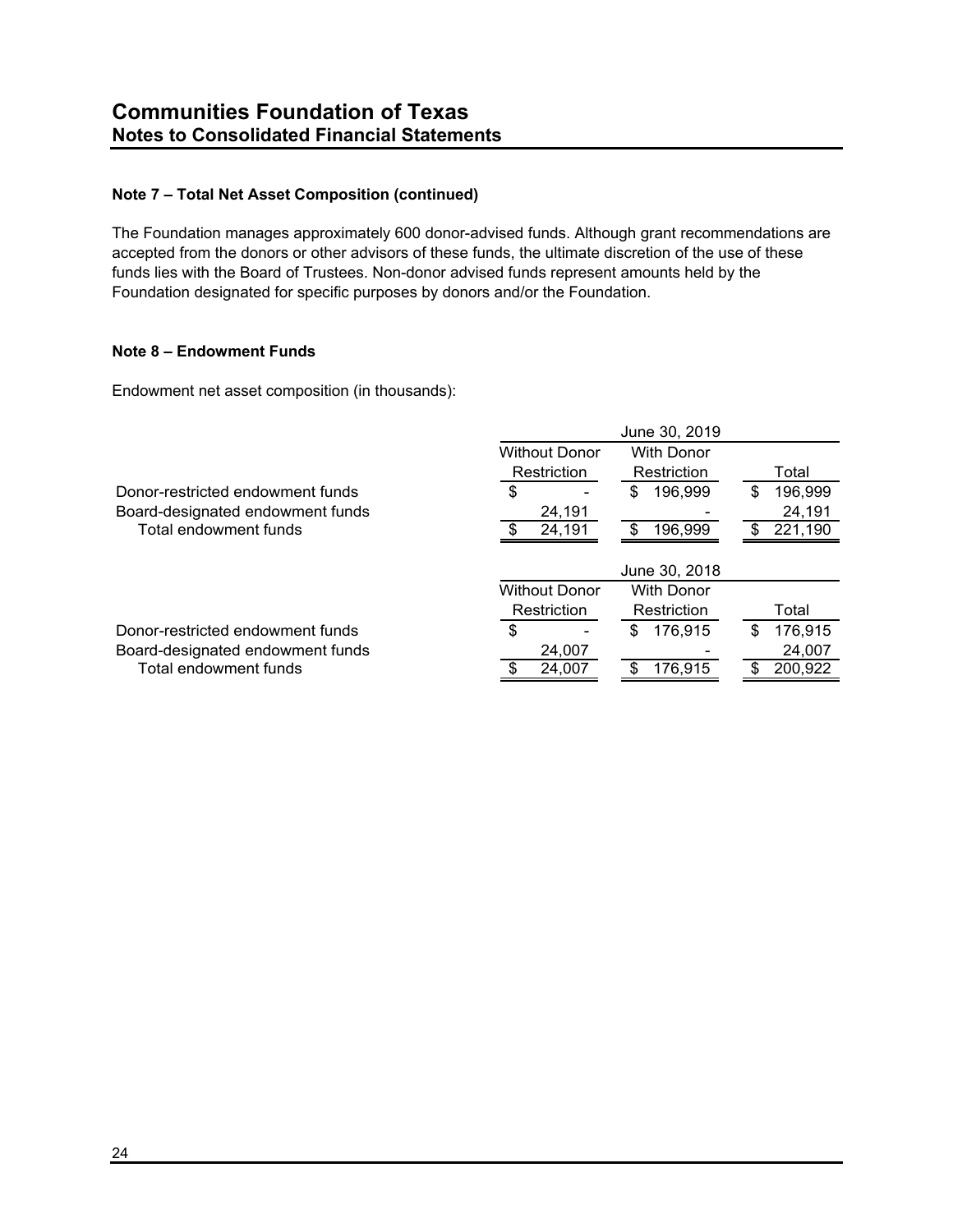# **Note 8 – Endowment Funds (continued)**

Changes in endowment net assets are summarized as follows (in thousands):

|                                        |                      | June 30, 2019     |               |
|----------------------------------------|----------------------|-------------------|---------------|
|                                        | <b>Without Donor</b> | <b>With Donor</b> |               |
|                                        | Restriction          | Restriction       | Total         |
| Endowment net assets, at July 1, 2018  | 24,007               | 176,915<br>\$     | 200,922<br>\$ |
| Investment income, net                 | 1,057                | 8,027             | 9,084         |
| Contributions                          |                      | 5,243             | 5,243         |
| Other income (loss)                    |                      | (156)             | (156)         |
| Donor-directed reclassifications       |                      | 11,519            | 11,519        |
| Appropriation of endowment assets      | (873)                | (4, 549)          | (5,422)       |
| Endowment net assets, at June 30, 2019 | 24,191               | 196,999           | 221,190       |
|                                        |                      |                   |               |
|                                        |                      | June 30, 2018     |               |
|                                        | <b>Without Donor</b> | <b>With Donor</b> |               |
|                                        | Restriction          | Restriction       | Total         |
| Endowment net assets, at July 1, 2017  | 23,484               | 164,657<br>\$     | 188,141<br>\$ |
| Investment income, net                 | 1,617                | 10,880            | 12,497        |
| Contributions                          |                      | 2,164             | 2,164         |
| Other income                           | 2                    | 280               | 282           |
| Donor-directed reclassifications       |                      | 4,573             | 4,573         |
| Appropriation of endowment assets      | (1,096)              | (5,639)           | (6,735)       |
|                                        |                      |                   |               |

# **Note 9 – Employee Benefit Plans**

#### **Defined Contribution Plan**

The Foundation has a defined contribution plan that covers all full-time employees of the Foundation who have attained the age of eighteen. Participating employees can contribute on a voluntary basis up to 82 percent of eligible earnings, not to exceed the amount allowed by law. The Foundation makes matching contributions on a discretionary basis, as determined by the Board of Trustees. In addition, all full-time employees with more than six months of service receive a safe harbor contribution of at least 3 percent of their annual salary. Costs associated with the defined contribution plan, including contributions, were approximately \$696,000 and \$592,000 for the years ended June 30, 2019 and 2018, respectively.

# **Deferred Compensation Plan**

In 2017, the Foundation initiated a deferred compensation plan under Section 457(b) of the Internal Revenue Code for certain senior executives. Eligible employees may elect to make contributions to the plan under a salary reduction agreement. No employer contributions are made to the plan. The plan liability of approximately \$142,000 and \$87,000 as of June 30, 2019 and 2018, respectively, is an unsecured obligation of the Foundation and is reflected in accounts payable and accrued liabilities in the consolidated statements of position.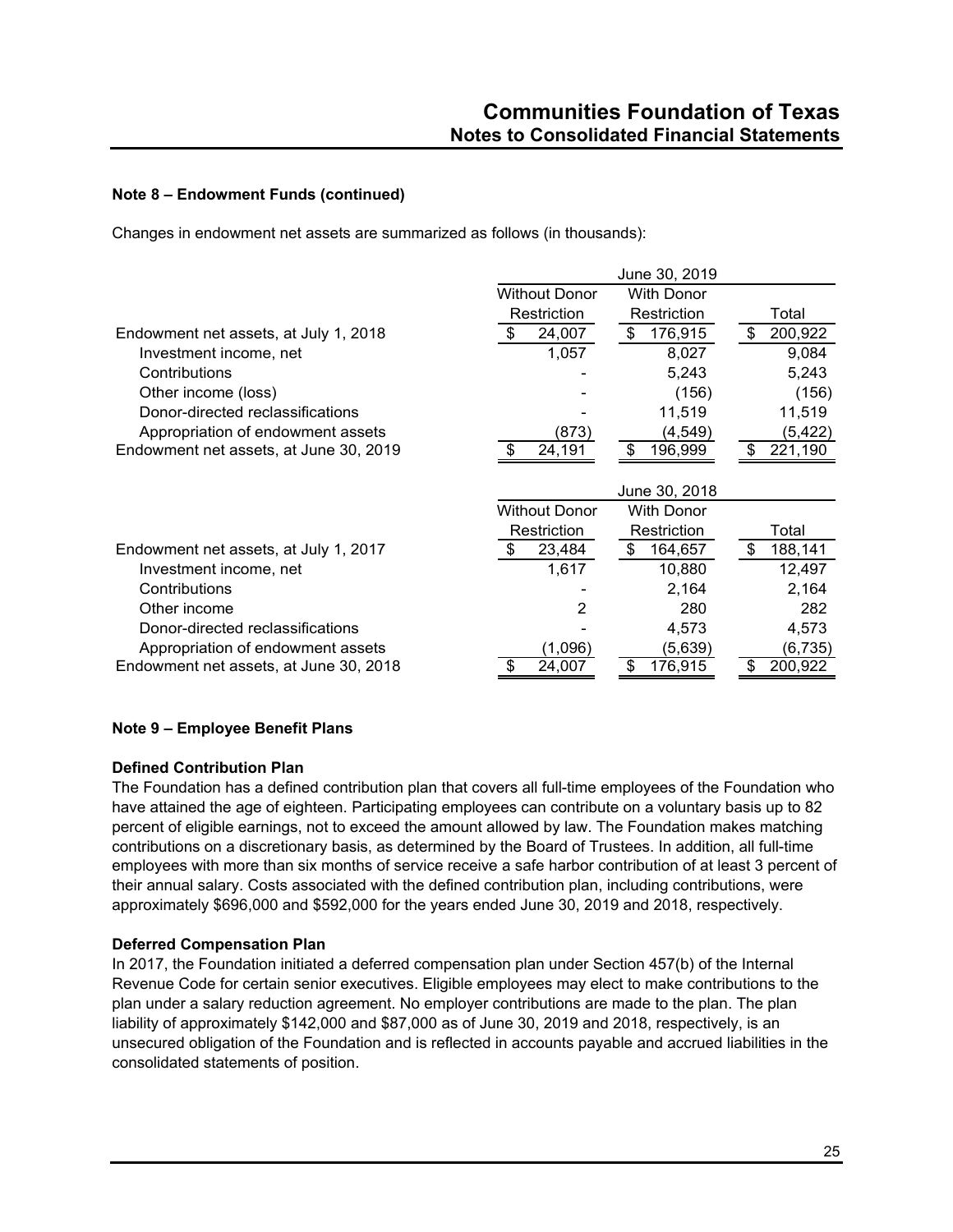# **Note 10 – Concentrations and Credit Risk**

At June 30, 2019 and 2018, the Foundation maintained uninsured balances of cash and cash equivalents of approximately \$18,406,000 and \$31,020,000, respectively, in depository accounts with financial institutions. The Foundation monitors financial institution concentrations and does not anticipate any losses from these concentrations.

Net contributions receivable of 91 percent and 85 percent were due from three donors at June 30, 2019 and 2018, respectively.

The Foundation maintains formal investment policies that set out performance criteria, provide investment guidelines and require regular review of investment performance. The Foundation works with an investment consultant to review performance and evaluate investments managers. Investments are managed by multiple investment managers, who have responsibility for investing the funds according to the Foundation's investment policy. Risk is managed through rigorous evaluations performed before an investment is made, quarterly monitoring of performance and regular communication with the investment managers.

# **Note 11 – Fair Value Measurements**

The Board of Trustees of the Community Foundation, as outlined in its bylaws, appoints an Investment Committee responsible for the overall management of the investments of the Community Foundation and the W.W. Caruth, Jr. Foundation. This responsibility includes the hiring and termination of investment managers, investment consultant(s), custodian banks and securities lending agents. The investment department of the Community Foundation is responsible for sourcing, evaluating, and selecting investments for recommendation to the Investment Committee. They are also responsible for the day-today operations involving due diligence and other testing procedures in regards to reviewing the reasonableness of fair value for all investments, which includes evaluating the accuracy and adequacy of information provided by custodians, brokers and managers. The valuation process for investments is the responsibility of the investment department of the Community Foundation and all other fair value measurements are the responsibility of the accounting department of the Community Foundation. Fair value measurements for beneficial interests in charitable remainder trusts and liabilities associated with split-interest agreements are prepared by the accounting department of the Community Foundation and approved by the Board of Trustees during their review and approval of the periodic internal financial statements of the Foundation. The Board of Directors of the Supporting Organizations perform these functions for the supporting organizations.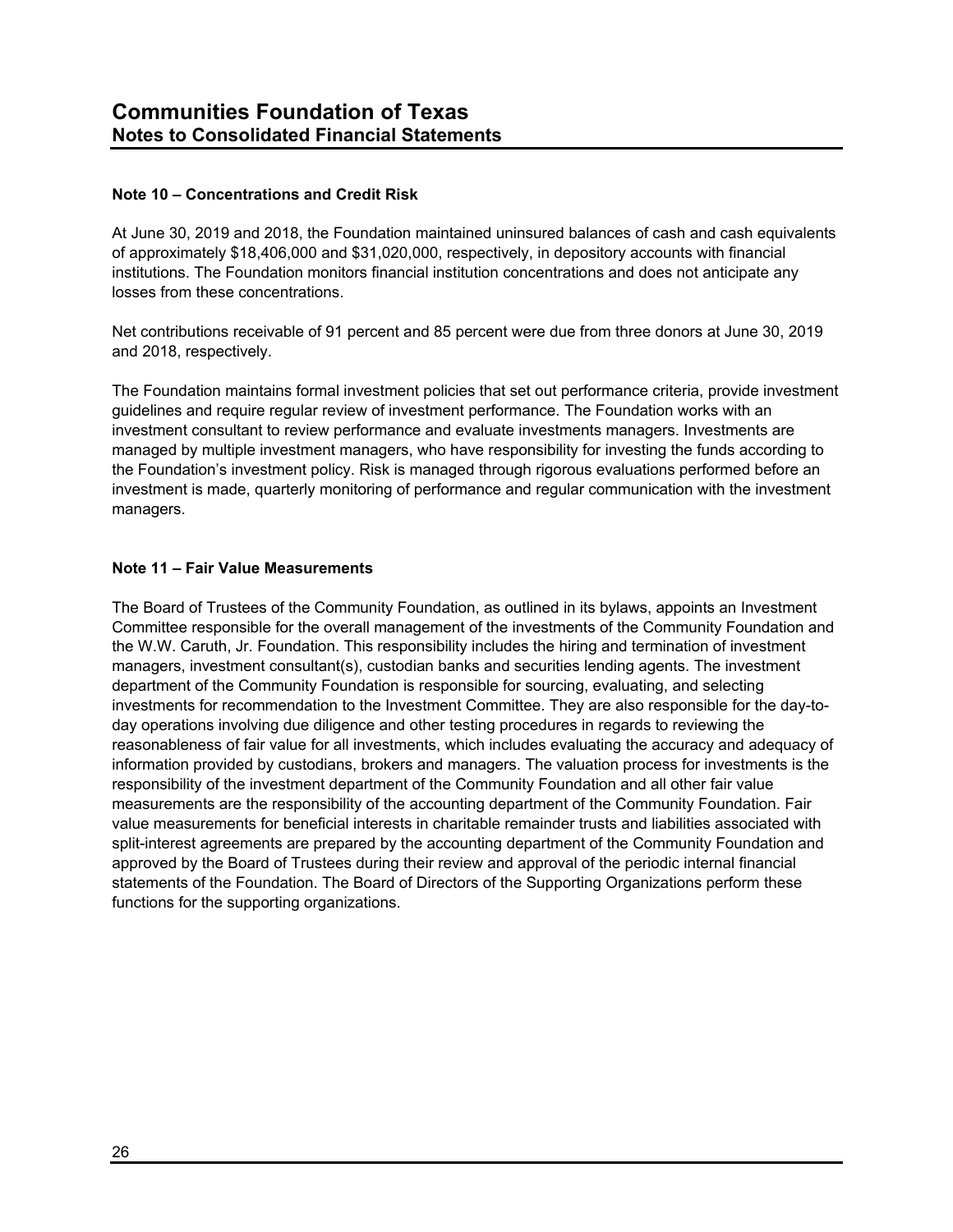The methods and assumptions used to estimate the fair value of assets and liabilities in the financial statements, including a description of the methodologies used for the classifications within the fair value hierarchy, are as follows:

# **Cash and Cash Equivalents**

The carrying amount of the assets approximates fair value due to its short maturity.

#### **Interest, Dividends, and Other Receivables**

The asset is carried at cost, which approximates fair value due to the short maturity of such amounts.

#### **Contributions Receivable**

The asset is carried at cost net of a discount to present value using a rate which is commensurate with the risks involved on the gift date and an allowance for uncollectible accounts at the financial reporting date. Risks associated with individual gifts are assessed annually through the Foundation's review of the status of each gift. Fair value is the price a market participant would pay to acquire the right to receive the cash flows inherent in the promise to pay and due to inclusion of a discount to net present value and allowance for uncollectible accounts the carrying value approximates fair value.

#### **Investments**

All of the marketable securities are valued by nationally recognized third-party pricing services. Each organization within the Foundation gives highest priority to quoted prices in active markets for identical assets accessed at the measurement date. An active market for the asset is a market in which transactions for the asset occur with sufficient frequency and volume to provide pricing information on an ongoing basis and the Foundation classifies all such assets as Level 1. The Foundation gives a Level 2 priority to valuation prices where the valuation process involves inputs other than quoted prices included in Level 1 that are observable for the asset, either directly or indirectly, using the market approach.

Level 2 inputs under the market approach include quoted prices for similar assets in active markets, quoted prices for identical or similar assets in markets where there is not sufficient activity, and/or where price quotations vary substantially either over time or among market makers, or in which little information is released publicly. In certain cases, where Level 1 or Level 2 inputs are not available, investments are classified within Level 3 of the hierarchy.

Nonmarketable securities are carried at fair value which is based on NAV as provided by the fund manager and/or adjusted by the Foundation. The Foundation uses management agreements, analyst notes, audited financial statements, and underlying investment holdings to evaluate the fund manager's valuation methodology (i.e., in determining whether the fund manager follows ASC 820, *Fair Value Measurements*) and considers various other factors including contributions and withdrawals to the fund and monitoring unaudited interim reporting to determine if any adjustment to the NAV is necessary.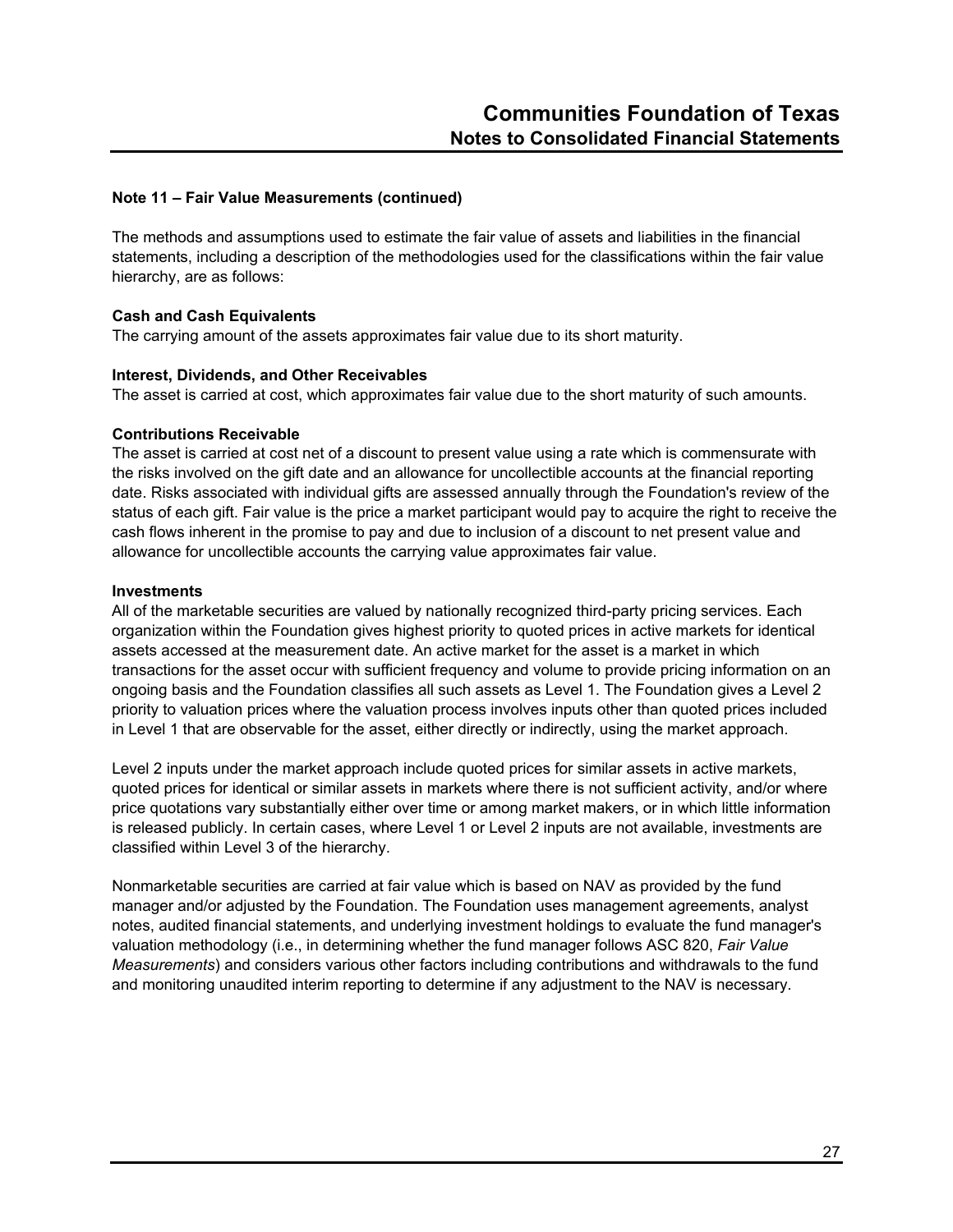#### **Beneficial Interests in Charitable Remainder Trusts**

The beneficial interest is carried at fair value, which is based on the present value of the expected future cash inflows from the trusts. The fair value of the underlying trust assets is based on quoted market prices when available or the best estimate of fair value as determined by the third-party trustee. The Foundation's valuation technique considers the fair value of the assets held in the trust and applies a discount rate to convert such amounts to a single present value amount. The discount rate used by the Foundation reflects current market conditions including the inherent risk in the underlying assets and the risk of nonperformance by the trustee. Due to the significant unobservable inputs required to estimate the expected future cash receipts from the trust agreements under the income approach, the Foundation's beneficial interest is classified as Level 3 in the hierarchy.

# **Cash Surrender Value of Life Insurance Policies**

The asset's carry amount is the current cash surrender values on life insurance policies for which the Foundation is the beneficiary.

#### **Accounts Payable, Accrued Liabilities and Deferred Revenue**

The carrying amount of the liability approximates fair value due to its short maturity.

#### **Grants Payable**

The carrying amount of the liability is based on the discounted value of the expected future cash distributions, which approximates fair value.

# **Liabilities Associated with Split-Interest Agreements**

The fair value of the liabilities is determined by discounting the future cash flows at rates that could currently be negotiated by the Foundation for borrowings of similar amounts. The carrying value approximates the liabilities' fair value.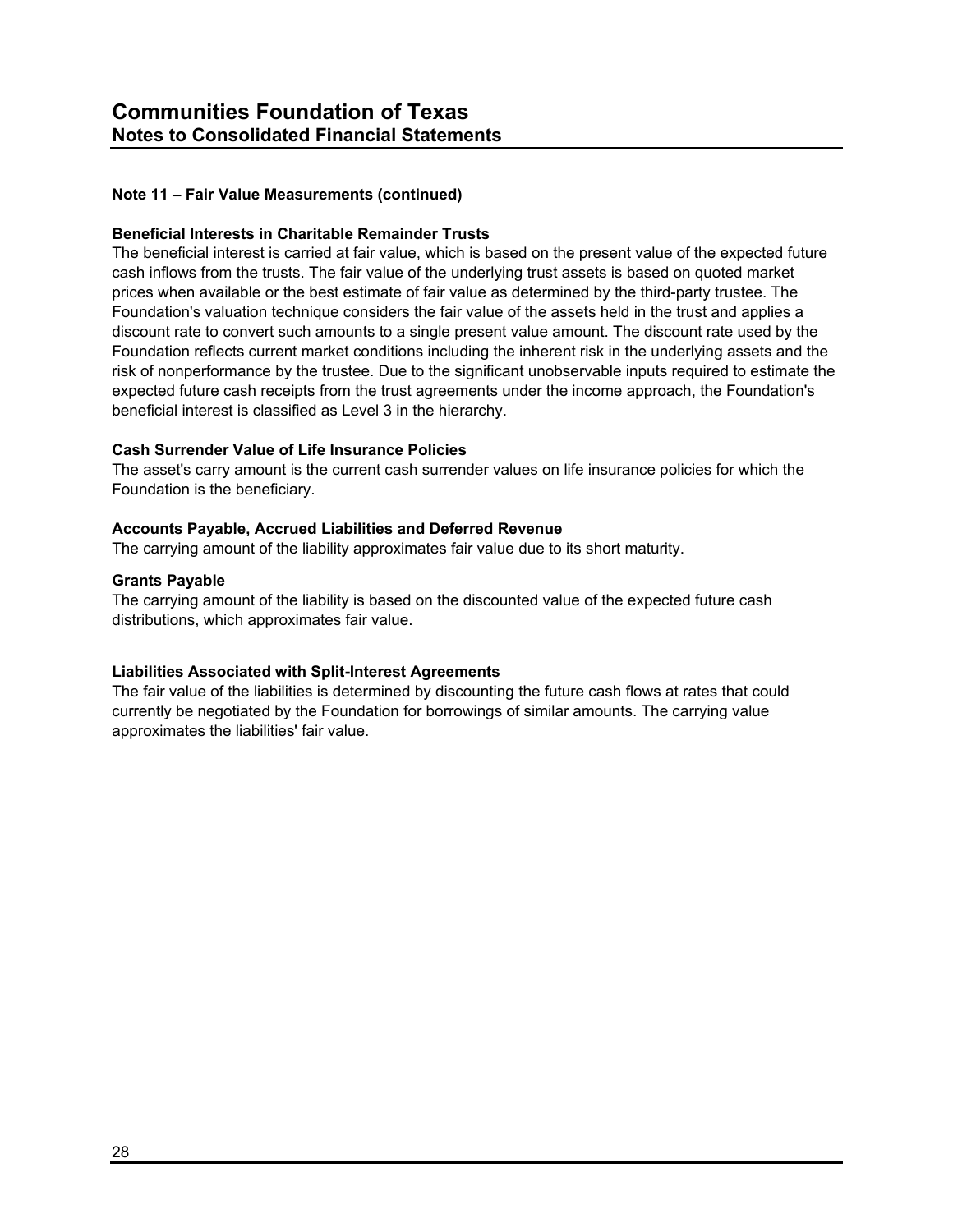Assets and liabilities measured at fair value on a recurring basis are classified within the fair value hierarchy as follows at June 30 (in thousands):

|                                                    |              |                    | June 30, 2019 |              |              |
|----------------------------------------------------|--------------|--------------------|---------------|--------------|--------------|
|                                                    | Level 1      | Level 2            | Level 3       | <b>NAV</b>   | Total        |
| Assets                                             |              |                    |               |              |              |
| Investments                                        |              |                    |               |              |              |
| Marketable securities                              |              |                    |               |              |              |
| Cash equivalents and short-term funds              | 13,752<br>\$ | \$77,401           | \$            | \$           | \$<br>91,153 |
| Government securities and municipal bonds          | 1,060        | 1,262              |               |              | 2,322        |
| Corporate bonds                                    | 3,789        | 1,433              |               |              | 5,222        |
| Equities                                           |              |                    |               |              |              |
| U.S. equities                                      | 67,241       |                    |               |              | 67,241       |
| International equities                             | 50,577       |                    |               |              | 50,577       |
| Real estate investment trusts (REITs)              | 32,236       | 1,120              |               |              | 33,356       |
| <b>Mutual funds</b>                                | 145,041      |                    |               |              | 145,041      |
| Investments measured at net asset value            |              |                    |               | 647,052      | 647,052      |
| <b>Total investments</b>                           | 313,696      | 81,216             |               | 647,052      | 1,041,964    |
| Beneficial interest in charitable remainder trusts |              |                    | 6,886         |              | 6,886        |
| Cash surrender value of life insurance policies    |              | 169                |               |              | 169          |
| <b>Total assets</b>                                | \$313,696    | 81,385<br>\$       | 6,886<br>\$   | \$647,052    | \$1,049,019  |
| Liabilities                                        |              |                    |               |              |              |
| Funds held for others                              |              |                    |               | 51,454       | 51,454       |
|                                                    | \$           | $\overline{\$}$    | \$            | \$<br>51,454 | 51,454<br>\$ |
|                                                    |              |                    |               |              |              |
|                                                    |              |                    |               |              |              |
|                                                    |              |                    | June 30, 2018 |              |              |
|                                                    | Level $1$    | Level <sub>2</sub> | Level 3       | <b>NAV</b>   | Total        |
| Assets                                             |              |                    |               |              |              |
| Investments                                        |              |                    |               |              |              |
| Marketable securities                              |              |                    |               |              |              |
| Cash equivalents and short-term funds              | 7,701<br>\$  | \$81,835           | \$            | \$           | \$<br>89,536 |
| Government securities and municipal bonds          | 121          | 1,280              |               |              | 1,401        |
| Corporate bonds                                    |              | 64                 |               |              | 64           |
| Equities                                           |              |                    |               |              |              |
| U.S. equities                                      | 75.650       |                    |               |              | 75.650       |
| International equities                             | 53,885       |                    |               |              | 53,885       |
| Real estate investment trusts (REITs)              | 35,237       |                    |               |              | 35,237       |
| Mutual funds                                       | 186,990      |                    |               |              | 186,990      |
| Investments measured at net asset value            |              |                    |               | 563,660      | 563,660      |
| <b>Total investments</b>                           | 359,584      | 83,179             |               | 563,660      | 1,006,423    |
| Beneficial interest in charitable remainder trusts |              |                    | 6,643         |              | 6,643        |
| Cash surrender value of life insurance policies    |              | 176                |               |              | 176          |
| Total assets                                       | \$359,584    | \$83,355           | \$<br>6,643   | \$563,660    | \$1,013,242  |
| Liabilities                                        |              |                    |               |              |              |
| Funds held for others                              |              |                    |               | 37,510       | 37,510       |
|                                                    | \$           | \$                 | \$            | \$<br>37.510 | \$<br>37.510 |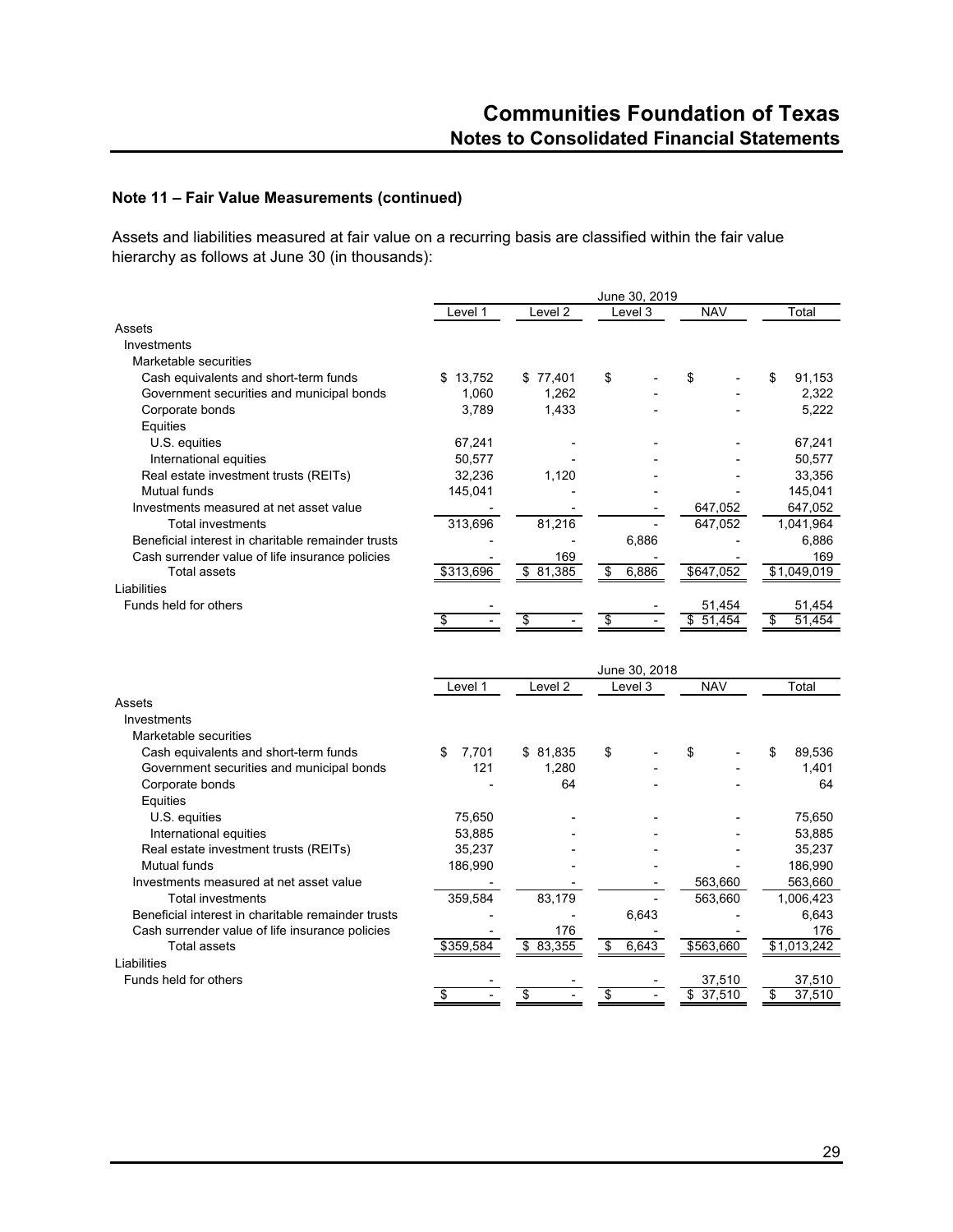The changes in Level 3 assets and liabilities measured at fair value on a recurring basis are summarized as follows (in thousands):

|                                                                                                                      | <b>Beneficial Interests</b><br>in Charitable<br><b>Remainder Trusts</b> |
|----------------------------------------------------------------------------------------------------------------------|-------------------------------------------------------------------------|
| Balance at June 30, 2017<br>Contributions<br>Sales and distributions<br>Change in value of split-interest agreements | \$<br>6,733<br>(385)<br>295                                             |
| Balance at June 30, 2018<br>Contributions<br>Sales and distributions<br>Change in value of split-interest agreements | \$<br>6,643<br>(135)<br>378                                             |
| Balance, at June 30, 2019                                                                                            | 6,886                                                                   |

The summary of changes in fair value of Level 3 assets has been prepared to reflect the activity in the same categories as those provided in the consolidated statements of activities.

The following table summarizes the valuation techniques and significant unobservable inputs used for the Foundation's assets that is categorized within Level 3 of the fair value hierarchy (in thousands):

|                                                                 |         | Fair Value at |                       |                                                                | Range of Inputs           | (Weighted Average)           |
|-----------------------------------------------------------------|---------|---------------|-----------------------|----------------------------------------------------------------|---------------------------|------------------------------|
|                                                                 |         | June 30       | Valuation             | Unobservable                                                   |                           | June 30                      |
| Investment Type                                                 | 2019    | 2018          | Techniaues            | Input(b)                                                       | 2019                      | 2018                         |
| <b>Beneficial interest</b><br>in charitable<br>remainder trusts | \$6.886 | \$6.643       | Discounted cash flows | Discount rate (a)<br>Expected rate of<br>return <sup>(c)</sup> | $2.2$ to<br>6%<br>(3.62%) | $2.2$ to<br>6%<br>$(4.24\%)$ |

 $(a)$  Represents amounts used when the Foundation has determined that market participants would take into account these discounts when pricing the assets or liability.

 $(b)$  Significant increases or decreases in any of the above unobservable inputs in isolation may result in a significantly lower or higher fair value.

(c) Represents the net fair value of assets to be paid to the Foundation based on terms stated in the trust agreement.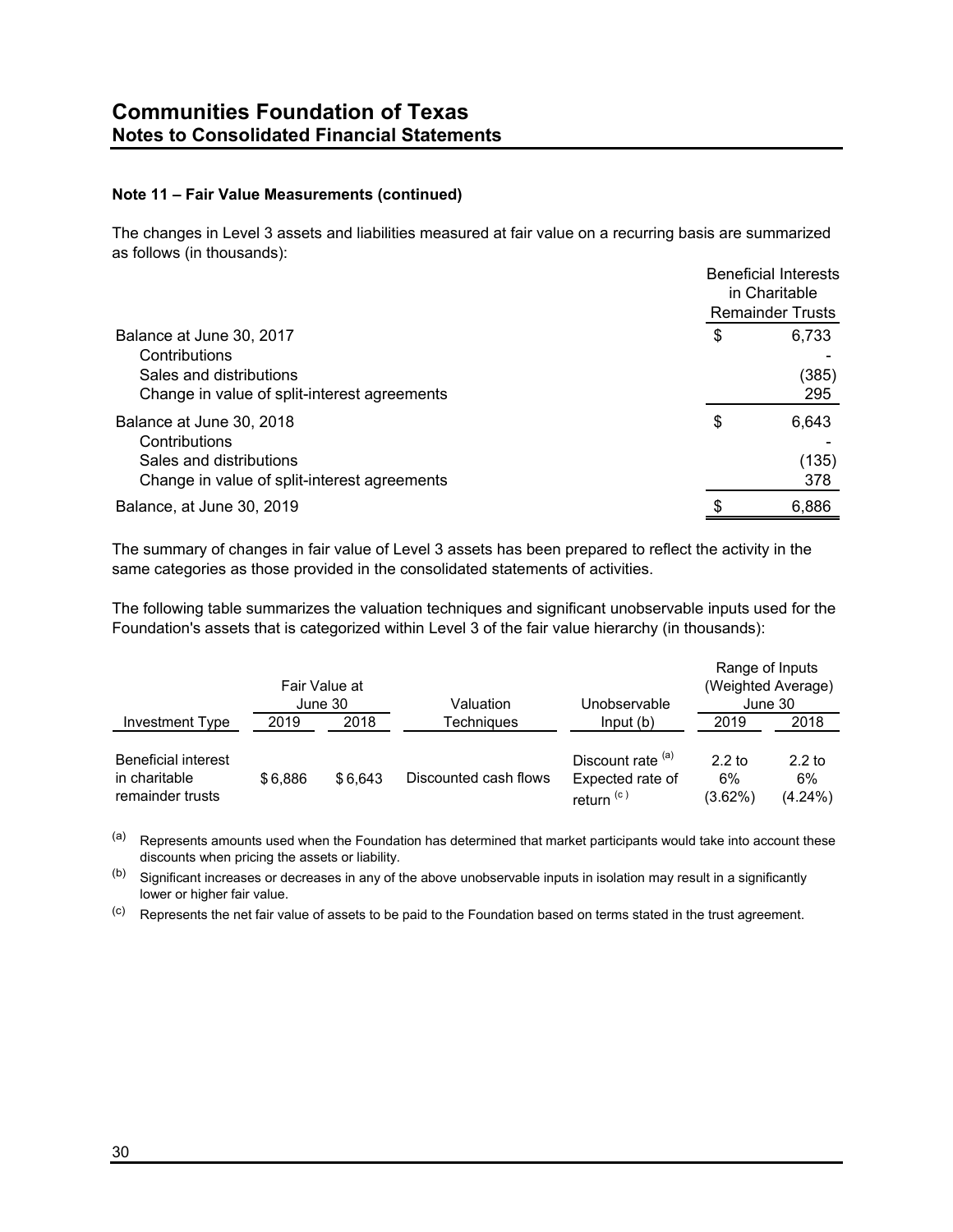The Foundation's investments in certain entities that calculate NAV and for which there is not a readily determinable fair value are summarized as follows (in thousands):

|                                                  |                   | <b>Fair Value</b><br>June 30,<br>2019 | Unfunded<br>Commitments<br>June 30,<br>2019 | Redemption<br>Frequency<br>(If Currently<br>Eligible) | Redemption<br><b>Notice</b><br>Period |
|--------------------------------------------------|-------------------|---------------------------------------|---------------------------------------------|-------------------------------------------------------|---------------------------------------|
| Index funds<br>Equity fund<br>International fund | (a)<br>(b)<br>(c) | \$<br>275,823<br>13,522<br>36,968     | \$<br>-                                     | Daily<br>Monthly<br>Monthly                           | 2 days<br>30 days<br>30 days          |
| Emerging market funds                            | (d)               | 77,190                                | ۰                                           | Daily, Monthly                                        | 2 to 90 days                          |
| Bond funds                                       | (e)               | 84,690                                |                                             | Daily                                                 | 15 days                               |
| Fund of funds                                    | (f)               | 25,399                                |                                             | Quarterly,<br>Annually,<br>Semi-Annual                | 6 to 60 days<br>or N/A                |
| Hedge funds                                      | (g)               | 81,519                                |                                             | Quarterly,<br>Annually,<br>Semi-Annual                | 30 to 60 days                         |
| Private-equity funds                             | (h)               | 51,941                                | 19,231                                      | N/A                                                   | N/A                                   |
| Total                                            |                   | \$<br>647,052                         | \$<br>19,231                                |                                                       |                                       |

(a) This class includes commingled equity index funds that invest in large, mid and small cap domestic public equities. No accounts have short positions.

(b) This class includes commingled funds that invests in domestic public equities. The account has no short positions.

 $\frac{c}{c}$  This class includes commingled funds that invests in large and mid-cap international public equities. This account has no short positions.

 $($ d) This class includes commingled emerging market equity index funds. This class may invest in derivatives.

- $(e)$  This class includes a commingled fund that invests in fixed income markets across the globe.
- $($ f) Fund of funds consist of investment funds that are designed to invest in diversified holdings. Management of the fund has the ability to hold a net long or net short position. The fair value of investments in this category have been provided by the underlying hedge fund managers.
- $(9)$  This class includes commingled funds that provide exposure to a diverse array of absolute return oriented strategies, some implemented by single-strategy specialist and others pursued by managers employing multiple techniques. These strategies may include but are not limited to long / short equity, event-driven investing, capital structured arbitrage and fixed income arbitrage.
- $(h)$  These funds consist of investments in private equity funds and similar investment funds that are generally designed for long-term investment strategies by investing in companies whose stock is not publically traded, bank debt, real estate, or similar investment securities. Distributions are typically based on capital transactions and other liquidity events within the underlying investment funds. The investments in this category cannot currently be redeemed by the Foundation and the ultimate outcome of liquidity events and overall duration of the funds cannot reasonably be determined.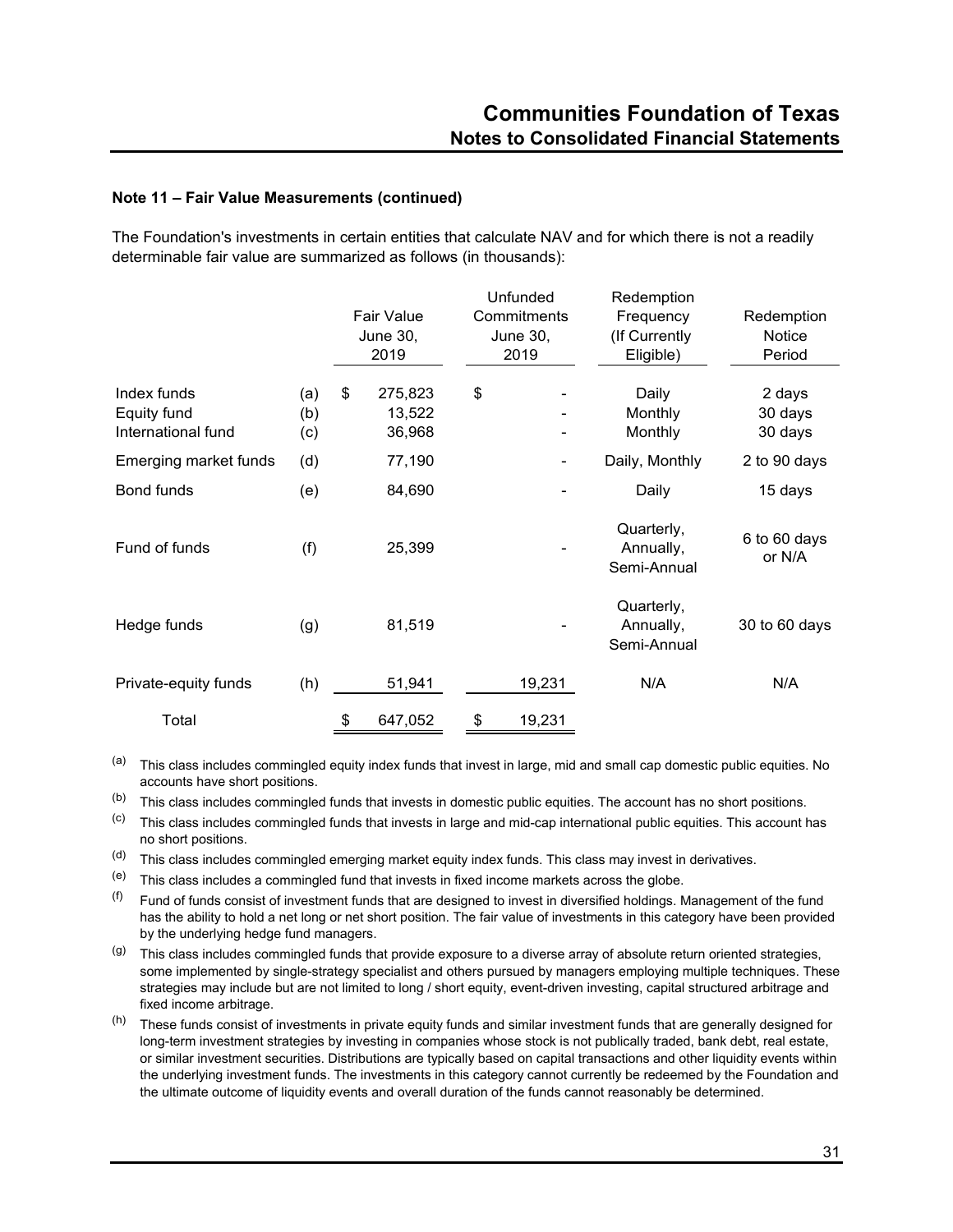#### **Note 12 – Leases**

The Foundation leases office, retail and restaurant space as well as certain agricultural land to independent third parties. These leases expire over the next 19 years.

Future minimum rental income under non-cancelable operating leases include the following at June 30, 2019 (in thousands):

| For Years Ending |             |
|------------------|-------------|
| June 30,         |             |
| 2020             | \$<br>4,560 |
| 2021             | 4,494       |
| 2022             | 3,384       |
| 2023             | 1,997       |
| 2024             | 1,377       |
| Thereafter       | 7,696       |
| Total            | 23,508      |

This amount does not include contingent rentals that may be received under certain leases of retail space that are based on a percentage of revenues. There was no revenue from contingent rentals in 2019 and 2018. The Foundation recognized lease income, included in other income in the consolidated statements of activities, of approximately \$5,418,000 and \$5,305,000 for the years ended June 30, 2019 and 2018, respectively.

# **Note 13 – Other Investments**

The Foundation's other investments are comprised of equity interests in privately held corporations, limited partnerships, and limited liability companies which do not have readily determinable fair values. Based on evaluation, the Foundation has determined that its investment in three entities should be reported under the equity method and that all other investments should be reported at cost. Under the equity method, the initial investment is reflected at cost and adjusted for the equity in the undistributed net earnings (losses) since acquisition. The Foundation's ownership in the largest investment was 22.61 percent for the years ended June 30, 2019 and 2018. The Foundation owned 50.0 percent and 14.3 percent in the remaining two investments for the years ended June 30, 2019 and 2018.

The Foundation reported total investments carried under the equity method of approximately \$13,369,000 at June 30, 2019 and 2018. The Foundation recognized earnings related to its investments carried under the equity method of approximately \$1,159,000 and \$1,040,000 for the years ended June 30, 2019 and 2018, respectively, which are included in other income in the consolidated statements of activities. All earnings were distributed and cash was received by the Foundation for the years ended June 30, 2019 and 2018.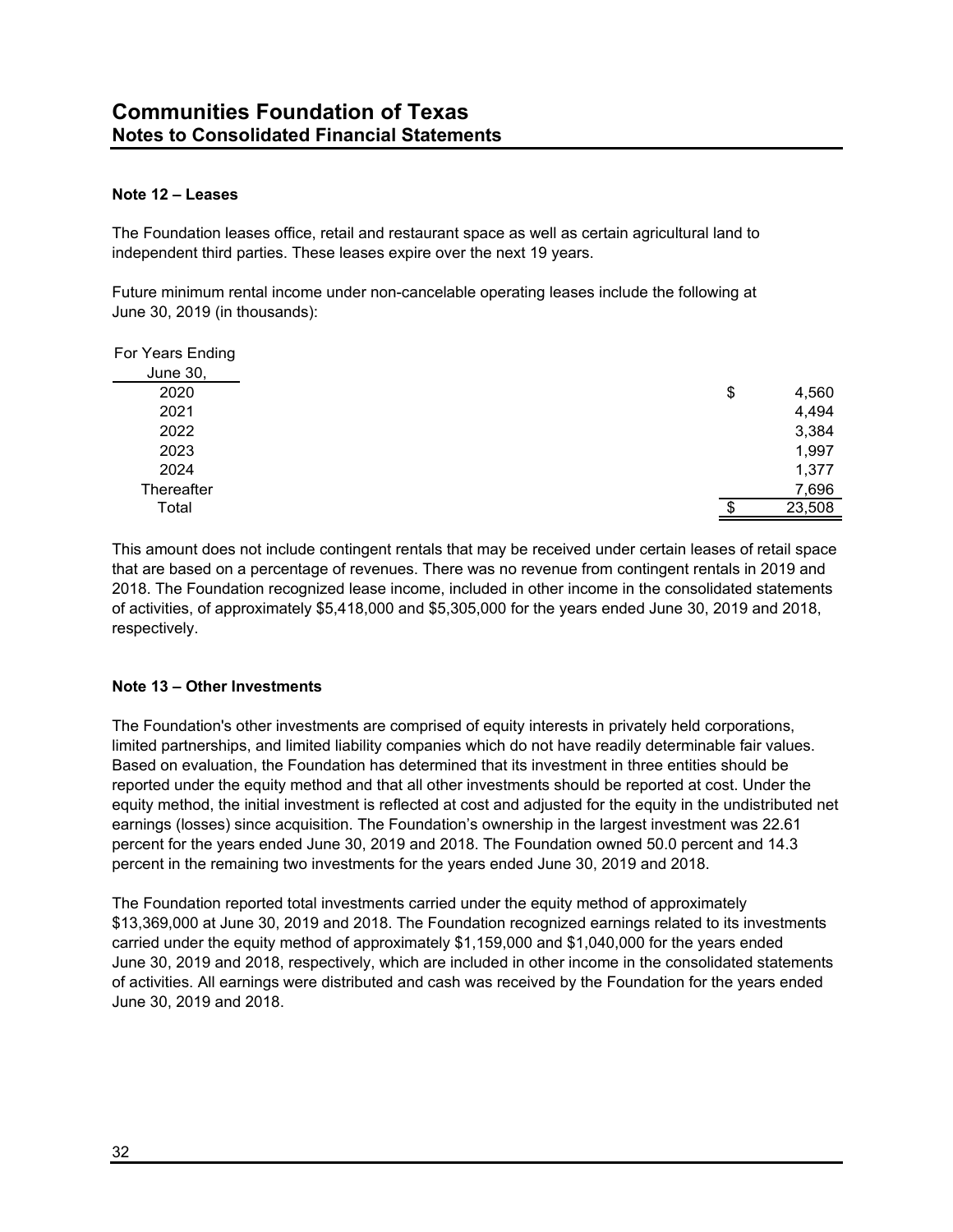# **Note 13 – Other Investments (continued)**

Summarized financial information for the Foundation's three investments accounted for under the equity method is as follows at June 30 (in thousands):

The Foundation's other investments with a carrying value of approximately \$1,926,000 and \$2,139,000 at June 30, 2019 and 2018, respectively, are comprised of limited partnership and limited liability company interests reported at cost. No events or changes in circumstances occurred in 2019 or 2018 resulting in an impairment evaluation.

|                                                       | 2019<br>Unaudited     |     | 2018<br>Unaudited |  |
|-------------------------------------------------------|-----------------------|-----|-------------------|--|
| <b>Current assets</b><br>Non-current assets           | \$<br>4,049<br>40,201 | \$  | 3,326<br>40,431   |  |
| <b>Total assets</b>                                   | \$<br>44,250          | \$  | 43,757            |  |
| <b>Current liabilities</b><br>Non-current liabilities | \$<br>359<br>228      | \$  | 358<br>182        |  |
| <b>Total liabilities</b><br>Equity                    | 587<br>43,663         |     | 540<br>43,217     |  |
| Total liabilities and equity                          | 44,250                | -\$ | 43,757            |  |
| Gross revenue<br>Less total expenses                  | \$<br>12,700<br>7,408 | \$  | 12,235<br>8,571   |  |
| Net earnings                                          | 5,292                 | \$  | 3,664             |  |

# **Note 14 – Commitments and Contingencies**

A supporting organization entered a funding agreement with a university which committed to annual contributions of approximately 90 percent of the lesser of net income (excluding gain on the sale or exchange of property held for sale) or net cash flow from operating activities of the supporting organization, both determined under U.S. GAAP, for each calendar year immediately preceding each program year. However, such minimum annual contribution for each program year would not exceed the target contribution level for each program year. The funding agreement was intended to continue in perpetuity unless, over time, the supporting organization made special contributions aggregating \$25,000,000.

In November 2017, the supporting organization superseded the previous agreement by approving a funding agreement to the university totaling \$15,000,000 over 10 years. This commitment was fully paid in December 2017.